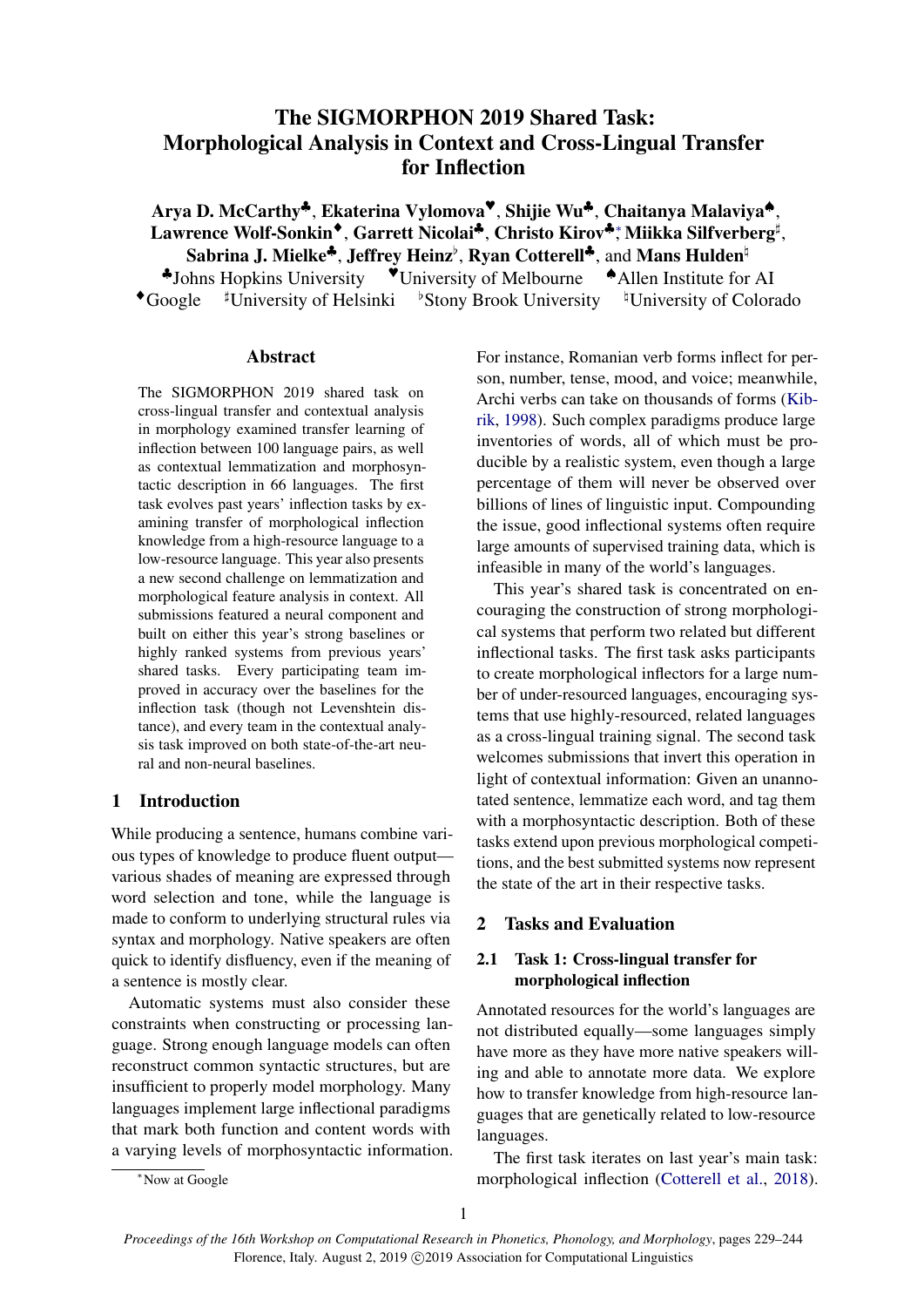Instead of giving some number of training examples in the language of interest, we provided only a limited number in that language. To accompany it, we provided a larger number of examples in either a related or unrelated language. Each test example asked participants to produce some other inflected form when given a lemma and a bundle of morphosyntactic features as input. The goal, thus, is to perform morphological inflection in the low-resource language, having hopefully exploited some similarity to the high-resource language. Models which perform well here can aid downstream tasks like machine translation in lowresource settings. All datasets were resampled from UniMorph, which makes them distinct from past years.

The mode of the task is inspired by [Zoph et al.](#page-15-0) [\(2016\)](#page-15-0), who fine-tune a model pre-trained on a high-resource language to perform well on a lowresource language. We do not, though, require that models be trained by fine-tuning. Joint modeling or any number of methods may be explored instead.

Example The model will have access to typelevel data in a low-resource target language, plus a high-resource source language. We give an example here of Asturian as the target language with Spanish as the source language.

<span id="page-1-1"></span>

| Low-resource target training data (Asturian) |  |  |  |  |
|----------------------------------------------|--|--|--|--|
|----------------------------------------------|--|--|--|--|

| facer     | "fechu"                       | V;V.PTCP;PST                                |
|-----------|-------------------------------|---------------------------------------------|
| aguar     | "aguà"                        | V; PRS;2; PL; IND                           |
|           |                               |                                             |
|           |                               | High-resource source language training data |
| (Spanish) |                               |                                             |
| tocar     | "tocando"                     | V;V.PTCP;PRS                                |
|           | bailar "bailaba"              | V;PST;IPFV;3;SG;IND                         |
|           | mentir "mintió"               | V;PST;PFV;3;SG;IND                          |
|           |                               |                                             |
|           | <b>Test input (Asturian)</b>  |                                             |
| baxar     |                               | V; V. PTCP; PRS                             |
|           | <b>Test output (Asturian)</b> |                                             |
|           | "baxando"                     |                                             |

Table 1: Sample language pair and data format for Task 1

Evaluation We score the output of each system in terms of its predictions' exact-match accuracy and the average Levenshtein distance between the predictions and their corresponding true forms.

# 2.2 Task 2: Morphological analysis in context

Although inflection of words in a context-agnostic manner is a useful evaluation of the morphological quality of a system, people do not learn morphology in isolation.

In 2018, the second task of the CoNLL– SIGMORPHON Shared Task [\(Cotterell et al.,](#page-12-0) [2018\)](#page-12-0) required submitting systems to complete an inflectional cloze task [\(Taylor,](#page-14-0) [1953\)](#page-14-0) given only the sentential context and the desired lemma – an example of the problem is given in the following lines: A successful system would predict the plural form "dogs". Likewise, a Spanish word form "ayuda" may be a feminine noun or a third-person verb form, which must be disambiguated by context.

The 
$$
\frac{1}{(\text{dog})}
$$
 are barking.

This year's task extends the second task from last year. Rather than inflect a single word in context, the task is to provide a complete morphological tagging of a sentence: for each word, a successful system will need to lemmatize and tag it with a morphsyntactic description (MSD).

|     | The dogs are |    | barking                                               | ٠ |
|-----|--------------|----|-------------------------------------------------------|---|
| the | $\log$       | be | <b>bark</b><br>DET N;PL V;PRS;3;PL V;V.PTCP;PRS PUNCT | ٠ |

Context is critical—depending on the sentence, identical word forms realize a large number of potential inflectional categories, which will in turn influence lemmatization decisions. If the sentence were instead "The barking dogs kept us up all night", "barking" is now an adjective, and its lemma is also "barking".

#### 3 Data

#### 3.1 Data for Task 1

Language pairs We presented data in 100 language pairs spanning 79 unique languages. Data for all but four languages (Basque, Kurmanji, Murrinhpatha, and Sorani) are extracted from English Wiktionary, a large multi-lingual crowd-sourced dictionary with morphological paradigms for many lemmata.[1](#page-1-0) 20 of the 100 language pairs are either

<span id="page-1-0"></span> $1$ The Basque language data was extracted from a manually designed finite-state morphological analyzer [\(Alegria et al.,](#page-12-1) [2009\)](#page-12-1). Murrinhpatha data was donated by John Mansfield; it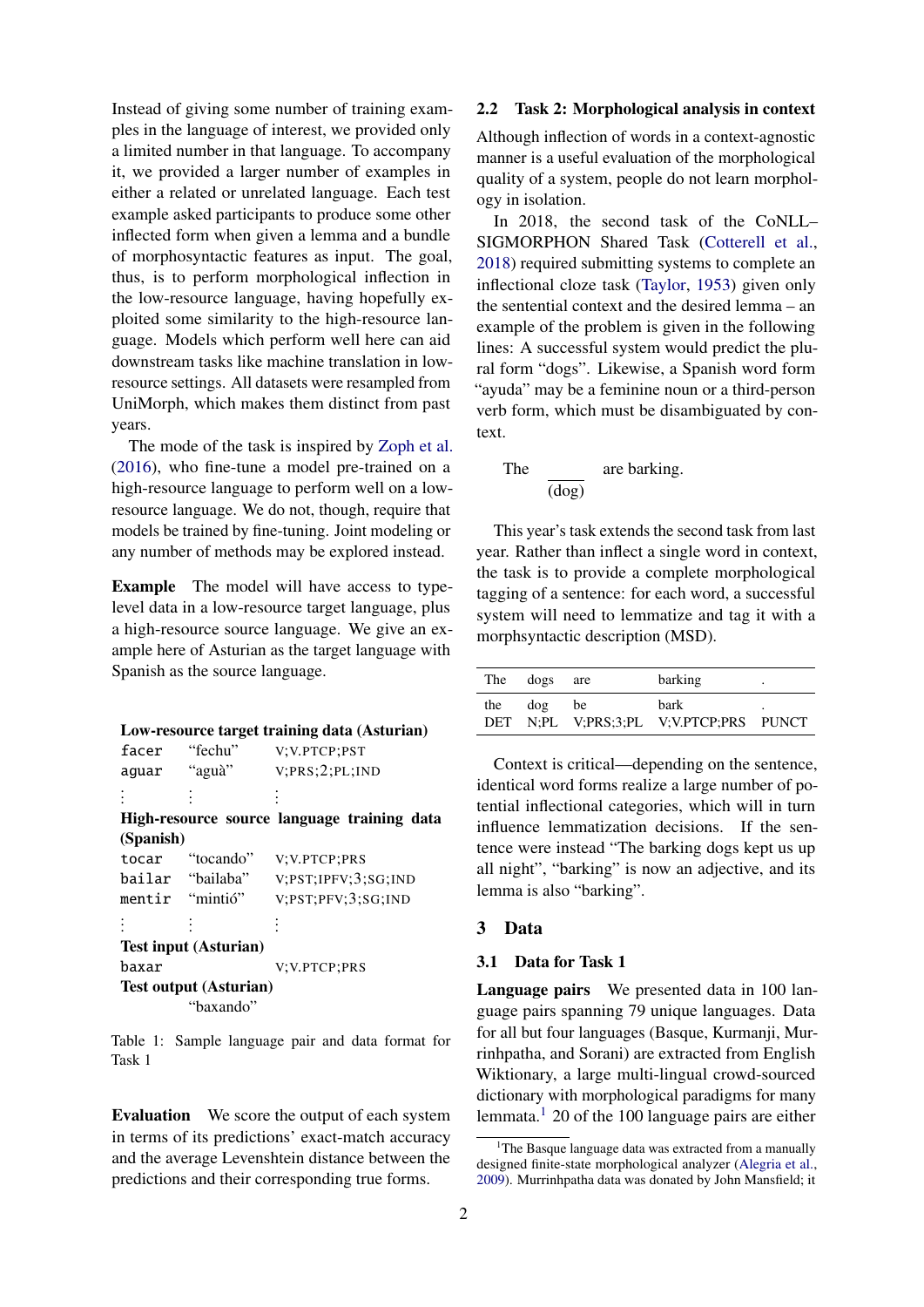distantly related or unrelated; this allows speculation into the relative importance of data quantity and linguistic relatedness.

Data format For each language, the basic data consists of triples of the form (lemma, feature bundle, inflected form), as in [Table 1.](#page-1-1) The first feature in the bundle always specifies the core part of speech (e.g., verb). For each language pair, separate files contain the high- and low-resource training examples.

All features in the bundle are coded according to the UniMorph Schema, a cross-linguistically consistent universal morphological feature set [\(Sylak-](#page-14-1)[Glassman et al.,](#page-14-1) [2015a,](#page-14-1)[b\)](#page-14-2).

Extraction from Wiktionary For each of the Wiktionary languages, Wiktionary provides a number of tables, each of which specifies the full inflectional paradigm for a particular lemma. As in the previous iteration, tables were extracted using a template annotation procedure described in [\(Kirov](#page-13-1) [et al.,](#page-13-1) [2018\)](#page-13-1).

Sampling data splits From each language's collection of paradigms, we sampled the training, de-velopment, and test sets as in [2](#page-2-0)018.<sup>2</sup> Crucially, while the data were sampled in the same fashion, the datasets are distinct from those used for the 2018 shared task.

Our first step was to construct probability distributions over the (lemma, feature bundle, inflected form) triples in our full dataset. For each triple, we counted how many tokens the inflected form has in the February 2017 dump of Wikipedia for that language. To distribute the counts of an observed form over all the triples that have this token as its form, we follow the method used in the previous shared task [\(Cotterell et al.,](#page-12-0) [2018\)](#page-12-0), training a neural network on unambiguous forms to estimate the distribution over all, even ambiguous, forms. We then sampled 12,000 triples without replacement from this distribution. The first 100 were taken as training data for low-resource settings. The first 10,000 were used as high-resource training sets. As these sets are nested, the highest-count triples tend to appear in the smaller training sets. $3$ 

The final 2000 triples were randomly shuffled and then split in half to obtain development and test sets of  $1000$  forms each.<sup>[4](#page-2-2)</sup> The final shuffling was performed to ensure that the development set is similar to the test set. By contrast, the development and test sets tend to contain lower-count triples than the training set.<sup>[5](#page-2-3)</sup>

Other modifications We further adopted some changes to increase compatibility. Namely, we corrected some annotation errors created while scraping Wiktionary for the 2018 task, and we standardized Romanian t-cedilla and t-comma to t-comma. (The same was done with s-cedilla and s-comma.)

#### 3.2 Data for Task 2

Our data for task 2 come from the Universal Dependencies treebanks (UD; [Nivre et al.,](#page-13-3) [2018,](#page-13-3) v2.3), which provides pre-defined training, development, and test splits and annotations in a unified annotation schema for morphosyntax and dependency relationships. Unlike the 2018 cloze task which used UD data, we require no manual data preparation and are able to leverage all 107 monolingual treebanks. As is typical, data are presented in CoNLL-U format,<sup>[6](#page-2-4)</sup> although we modify the morphological feature and lemma fields.

Data conversion The morphological annotations for the 2019 shared task were converted to the Uni-Morph schema [\(Kirov et al.,](#page-13-1) [2018\)](#page-13-1) according to [McCarthy et al.](#page-13-4) [\(2018\)](#page-13-4), who provide a deterministic mapping that increases agreement across languages. This also moves the part of speech into the bundle of morphological features. We do not attempt to individually correct any errors in the UD source material. Further, some languages received additional pre-processing. In the Finnish data, we removed morpheme boundaries that were present in the lemmata (e.g., puhe#kieli  $\mapsto$  puhekieli 'spoken+language'). Russian lemmata in the GSD treebank were presented in all uppercase; to match

is discussed in [Mansfield](#page-13-2) [\(2019\)](#page-13-2). Data for Kurmanji Kurdish and Sorani Kurdish were created as part of the Alexina project [\(Walther et al.,](#page-15-1) [2010;](#page-15-1) [Walther and Sagot,](#page-15-2) [2010\)](#page-15-2).

<span id="page-2-0"></span><sup>2</sup>These datasets can be obtained from [https://](https://sigmorphon.github.io/sharedtasks/2019/) [sigmorphon.github.io/sharedtasks/2019/](https://sigmorphon.github.io/sharedtasks/2019/)

<span id="page-2-1"></span><sup>&</sup>lt;sup>3</sup>Several high-resource languages had necessarily fewer, but on a similar order of magnitude. Bengali, Uzbek, Kannada,

Swahili. Likewise, the low-resource language Telugu had fewer than 100 forms.

<span id="page-2-2"></span><sup>&</sup>lt;sup>4</sup>When sufficient data are unavailable, we instead use 50 or 100 examples.

<span id="page-2-3"></span> $5$ This mimics a realistic setting, as supervised training is usually employed to generalize from frequent words that appear in annotated resources to less frequent words that do not. Unsupervised learning methods also tend to generalize from more frequent words (which can be analyzed more easily by combining information from many contexts) to less frequent ones.

<span id="page-2-4"></span><sup>6</sup> [https://universaldependencies.org/format.](https://universaldependencies.org/format.html) [html](https://universaldependencies.org/format.html)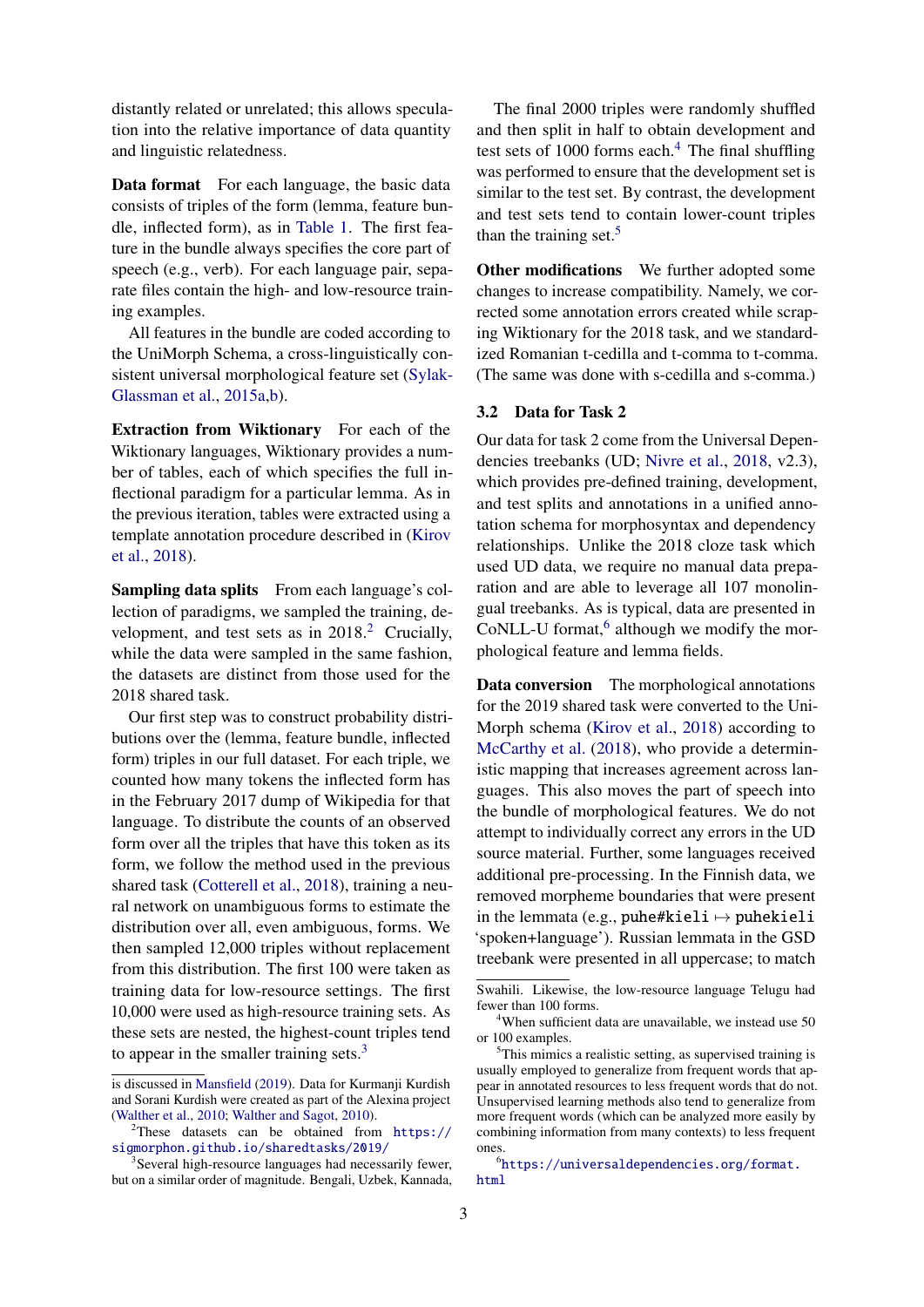the 2018 shared task, we lowercased these. In development and test data, all fields except for form and index within the sentence were struck.

# 4 Baselines

# 4.1 Task 1 Baseline

We include four neural sequence-to-sequence models mapping lemma into inflected word forms: soft attention [\(Luong et al.,](#page-13-5) [2015\)](#page-13-5), non-monotonic hard attention [\(Wu et al.,](#page-15-3) [2018\)](#page-15-3), monotonic hard attention and a variant with offset-based transition distribution [\(Wu and Cotterell,](#page-15-4) [2019\)](#page-15-4). Neural sequenceto-sequence models with soft attention [\(Luong](#page-13-5) [et al.,](#page-13-5) [2015\)](#page-13-5) have dominated previous SIGMOR-PHON shared tasks [\(Cotterell et al.,](#page-12-2) [2017\)](#page-12-2). [Wu](#page-15-3) [et al.](#page-15-3) [\(2018\)](#page-15-3) instead models the alignment between characters in the lemma and the inflected word form explicitly with hard attention and learns this alignment and transduction jointly. [Wu and Cot](#page-15-4)[terell](#page-15-4) [\(2019\)](#page-15-4) shows that enforcing strict monotonicity with hard attention is beneficial in tasks such as morphological inflection where the transduction is mostly monotonic. The encoder is a biLSTM while the decoder is a left-to-right LSTM. All models use multiplicative attention and have roughly the same number of parameters. In the model, a morphological tag is fed to the decoder along with target character embeddings to guide the decoding. During the training of the hard attention model, dynamic programming is applied to marginalize all latent alignments exactly.

#### 4.2 Task 2 Baselines

Non-neural (Müller et al., [2015\)](#page-13-6): The Lemming model is a log-linear model that performs joint morphological tagging and lemmatization. The model is globally normalized with the use of a second order linear-chain CRF. To efficiently calculate the partition function, the choice of lemmata are pruned with the use of pre-extracted edit trees.

Neural [\(Malaviya et al.,](#page-13-7) [2019\)](#page-13-7): This is a stateof-the-art neural model that also performs joint morphological tagging and lemmatization, but also accounts for the exposure bias with the application of maximum likelihood (MLE). The model stitches the tagger and lemmatizer together with the use of jackknifing  $(Agi\acute{c}$  and Schluter, [2017\)](#page-12-3) to expose the lemmatizer to the errors made by the tagger model during training. The morphological tagger is based on a character-level biLSTM embedder that produces the embedding for a word,

| Team                      | Avg. Accuracy | Avg. Levenshtein |
|---------------------------|---------------|------------------|
| $AX-01$                   | 18.54         | 3.62             |
| $AX-02$                   | 24.99         | 2.72             |
| $CMU-03$                  | 58.79         | 1.52             |
| IT-IST-01                 | 49.00         | 1.29             |
| $IT-IST-02$               | 50.18         | 1.32             |
| Tuebingen-01 <sup>†</sup> | 34.49         | 1.88             |
| Tuebingen-02 <sup>†</sup> | 20.86         | 2.36             |
| $IIAlberta-01*$           | 48.33         | 1.23             |
| UAlberta-02*†             | 54.75         | 1.03             |
| UAlberta-03*†             | 8.45          | 4.06             |
| UAlberta-04*†             | 11.00         | 3.86             |
| UAlberta- $05*$           | 4.10          | 3.08             |
| UAlberta-06*†             | 26.85         | 2.65             |
| <b>Baseline</b>           | 48.55         | 1.33             |

Table 2: Task 1 Team Scores, averaged across all Languages; \* indicates submissions were only applied to a subset of languages, making scores incomparable. † indicates that additional resources were used for training.

and a word-level biLSTM tagger that predicts a morphological tag sequence for each word in the sentence. The lemmatizer is a neural sequenceto-sequence model [\(Wu and Cotterell,](#page-15-4) [2019\)](#page-15-4) that uses the decoded morphological tag sequence from the tagger as an additional attribute. The model uses hard monotonic attention instead of standard soft attention, along with a dynamic programming based training scheme.

## 5 Results

The SIGMORPHON 2019 shared task received 30 submissions—14 for task 1 and 16 for task 2 from 23 teams. In addition, the organizers' baseline systems were evaluated.

#### 5.1 Task 1 Results

Five teams participated in the first Task, with a variety of methods aimed at leveraging the crosslingual data to improve system performance.

The University of Alberta (UAlberta) performed a focused investigation on four language pairs, training cognate-projection systems from external cognate lists. Two methods were considered: one which trained a high-resource neural encoderdecoder, and projected the test data into the HRL, and one that projected the HRL data into the LRL, and trained a combined system. Results demonstrated that certain language pairs may be amenable to such methods.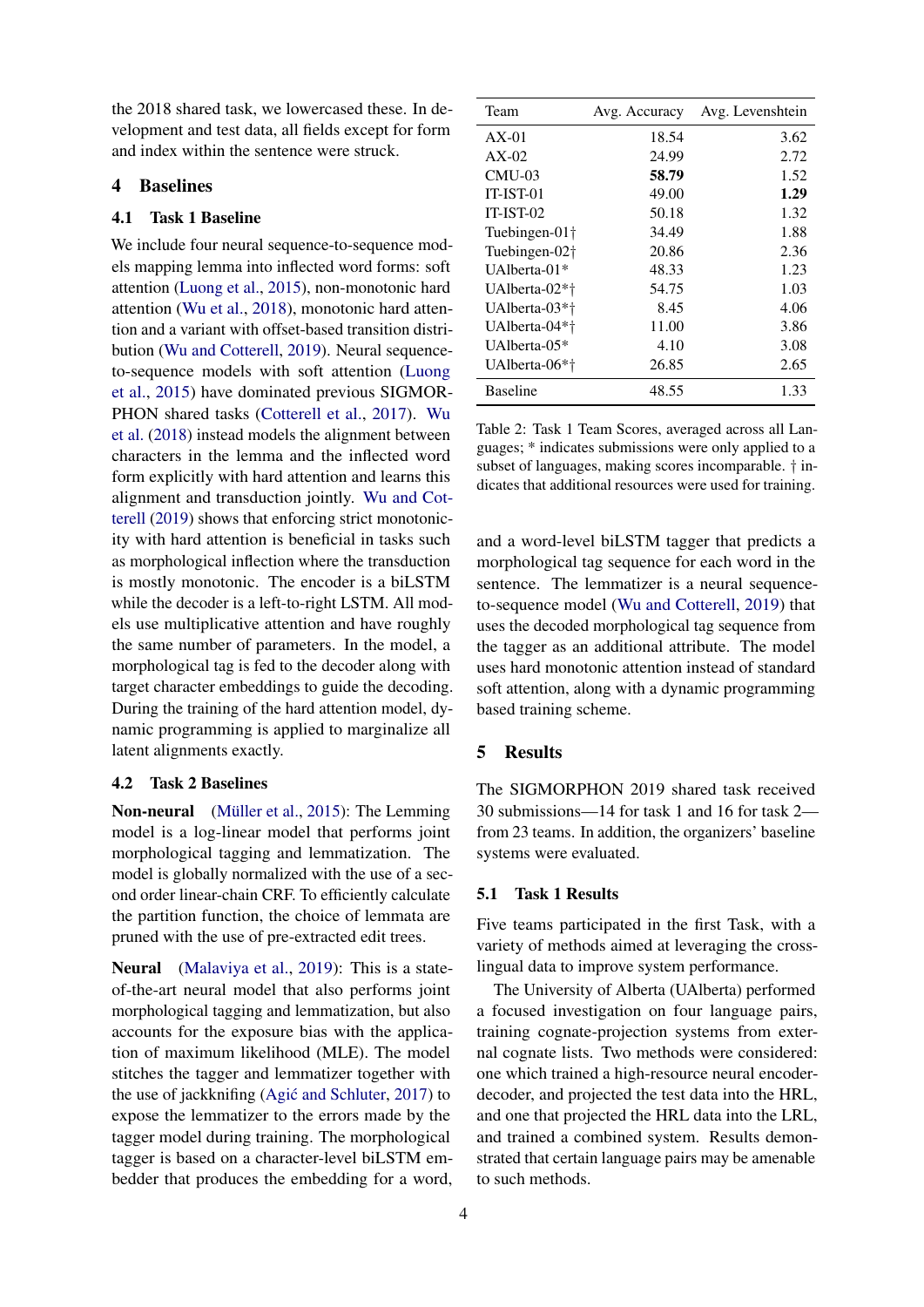| HRL-LRL                       | <b>Baseline</b> | <b>Best</b> | Team                    | HRL-LRL                     | <b>Baseline</b> | <b>Best</b> | Team               |
|-------------------------------|-----------------|-------------|-------------------------|-----------------------------|-----------------|-------------|--------------------|
| adyghe-kabardian              | 96.0            | 97.0        | Tuebingen-02            | hungarian-livonian          | 29.0            | 44.0        | it-ist-01          |
| albanian-breton               | 40.0            | 81.0        | $CMU-03$                | hungarian-votic             | 19.0            | 34.0        | it-ist-01          |
| arabic-classical-syriac       | 66.0            | 92.0        | $CMU-03$                | irish-breton                | 39.0            | 79.0        | $CMU-03$           |
| arabic-maltese                | 31.0            | 41.0        | $CMU-03$                | irish-cornish               | 24.0            | 34.0        | it-ist-01          |
| arabic-turkmen                | 74.0            | 84.0        | $CMU-03$                | irish-old-irish             | 2.0             | 6.0         | it-ist-02          |
| armenian-kabardian            | 83.0            | 87.0        | $it-ist-01$             | irish-scottish-gaelic       | 64.0            | 66.0        | $CMU-03$           |
| asturian-occitan              | 48.0            | 77.0        | $CMU-03$                | italian-friulian            | 56.0            | 78.0        | $CMU-03$           |
| bashkir-azeri                 | 39.0            | 69.0        | it-ist-02               | italian-ladin               | 55.0            | 74.0        | $CMU-03$           |
| bashkir-crimean-tatar         | 70.0            | 70.0        | $CMU-03$                | italian-maltese             | 26.0            | 45.0        | $CMU-03$           |
| bashkir–kazakh                | 80.0            | 90.0        | $it-ist-01$             | italian-neapolitan          | 80.0            | 83.0        | $CMU-03$           |
| bashkir–khakas                | 86.0            | 96.0        | $it-ist-02$             | kannada-telugu              | 82.0            | 94.0        | $CMU-03$           |
| bashkir-tatar                 | 68.0            | 74.0        | it-ist-02               | kurmanji-sorani             | 15.0            | 69.0        | $CMU-03$           |
| bashkir-turkmen               | 94.0            | 88.0        | it-ist-01               | latin-czech                 | 20.1            | 71.4        | $CMU-03$           |
| basque-kashubian              | 40.0            | 76.0        | $CMU-03$                | latvian-lithuanian          | 17.1            | 48.4        | $CMU-03$           |
| belarusian-old-irish          | 2.0             | 10.0        | $CMU-03$                | latvian-scottish-gaelic     | 48.0            | 68.0        | $CMU-03$           |
| bengali-greek                 | 17.7            | 74.6        | $CMU-03$                | persian-azeri               | 46.0            | 69.0        | $CMU-03$           |
| bulgarian-old-church-slavonic | 44.0            | 56.0        | $CMU-03$                | persian-pashto              | 27.0            | 48.0        | $CMU-03$           |
| czech-kashubian               | 52.0            | 78.0        | $CMU-03$                | polish-kashubian            | 74.0            | 78.0        | $CMU-03$           |
| czech-latin                   | 8.4             | 42.0        | $CMU-03$                | polish-old-church-slavonic  | 40.0            | 58.0        | $CMU-03$           |
| danish-middle-high-german     | 72.0            | 82.0        | $it-ist-02$             | portuguese-russian          | 27.5            | 76.3        | $CMU-03$           |
| danish-middle-low-german      | 36.0            | 44.0        | $it-ist-01$             | romanian-latin              | 6.7             | 41.3        | $CMU-03$           |
| danish-north-frisian          | 28.0            | 46.0        | $CMU-03$                | russian-old-church-slavonic | 34.0            | 64.0        | $CMU-03$           |
| danish–west-frisian           | 42.0            | 43.0        | $CMU-03$                | russian-portuguese          | 50.5            | 88.4        | $CMU-03$           |
| danish-yiddish                | 76.0            | 67.0        | $it-ist-01$             | sanskrit-bengali            | 33.0            | 65.0        | $CMU-03$           |
| dutch-middle-high-german      | 76.0            | 78.0        | $it-ist-01 / it-ist-02$ | sanskrit-pashto             | 34.0            | 43.0        | $CMU-03$           |
| dutch-middle-low-german       | 42.0            | 52.0        | it-ist-02               | slovak-kashubian            | 54.0            | 76.0        | $CMU-03$           |
| dutch-north-frisian           | 32.0            | 46.0        | $CMU-03$                | slovene-old-saxon           | 10.6            | 53.2        | $CMU-03$           |
| dutch–west-frisian            | 38.0            | 51.0        | it-ist-02               | sorani-irish                | 27.6            | 66.3        | $CMU-03$           |
| dutch-yiddish                 | 78.0            | 64.0        | it-ist-01               | spanish-friulian            | 53.0            | 81.0        | $CMU-03$           |
| english-murrinhpatha          | 22.0            | 42.0        | it-ist-02               | spanish-occitan             | 57.0            | 78.0        | $CMU-03$           |
| english-north-frisian         | 31.0            | 42.0        | $CMU-03$                | swahili-quechua             | 13.9            | 92.1        | $CMU-03$           |
| english-west-frisian          | 35.0            | 43.0        | $CMU-03$                | turkish-azeri               | 80.0            | 87.0        | it-ist-02          |
| estonian-ingrian              | 30.0            | 44.0        | $it-ist-02$             | turkish-crimean-tatar       | 83.0            | 89.0        | CMU-03 / it-ist-02 |
| estonian-karelian             | 74.0            | 68.0        | $it-ist-01$             | turkish-kazakh              | 76.0            | 86.0        | it-ist-02          |
| estonian-livonian             | 36.0            | 40.0        | it-ist-02               | turkish-khakas              | 76.0            | 94.0        | it-ist-01          |
| estonian-votic                | 25.0            | 35.0        | $it-ist-01$             | turkish-tatar               | 73.0            | 83.0        | it-ist-02          |
| finnish-ingrian               | 54.0            | 48.0        | $it-ist-02$             | turkish-turkmen             | 86.0            | 98.0        | it-ist-01          |
| finnish-karelian              | 70.0            | 78.0        | it-ist-01               | urdu-bengali                | 49.0            | 67.0        | $CMU-03$           |
| finnish-livonian              | 22.0            | 34.0        | CMU-03 / it-ist-01      | urdu-old-english            | 20.8            | 40.3        | $CMU-03$           |
| finnish-votic                 | 42.0            | 40.0        | it-ist-02               | uzbek-azeri                 | 57.0            | 70.0        | $CMU-03$           |
| french-occitan                | 50.0            | 80.0        | $CMU-03$                | uzbek-crimean-tatar         | 67.0            | 67.0        | $CMU-03$           |
| german-middle-high-german     | 72.0            | 82.0        | $CMU-03$                | uzbek-kazakh                | 84.0            | 72.0        | $CMU-03$           |
| german-middle-low-german      | 42.0            | 52.0        | it-ist-02               | uzbek-khakas                | 86.0            | 92.0        | it-ist-01          |
| german-yiddish                | 77.0            | 68.0        | it-ist-01               | uzbek-tatar                 | 69.0            | 72.0        | $CMU-03$           |
| greek-bengali                 | 51.0            | 67.0        | $CMU-03$                | uzbek-turkmen               | 80.0            | 78.0        | $CMU-03$           |
| hebrew-classical-syriac       | 89.0            | 95.0        | $CMU-03$                | welsh-breton                | 45.0            | 86.0        | $CMU-03$           |
| hebrew-maltese                | 37.0            | 47.0        | $CMU-03$                | welsh-cornish               | 22.0            | 42.0        | it-ist-01          |
| hindi-bengali                 | 54.0            | 68.0        | $CMU-03$                | welsh-old-irish             | 6.0             | 6.0         | $CMU-03$           |
| hungarian-ingrian             | 12.0            | 40.0        | $it-ist-01$             | welsh-scottish-gaelic       | 40.0            | 64.0        | $CMU-03$           |
| hungarian-karelian            | 62.0            | 70.0        | it-ist-02               | zulu-swahili                | 44.0            | 81.0        | $CMU-03$           |

Table 3: Task 1 Accuracy scores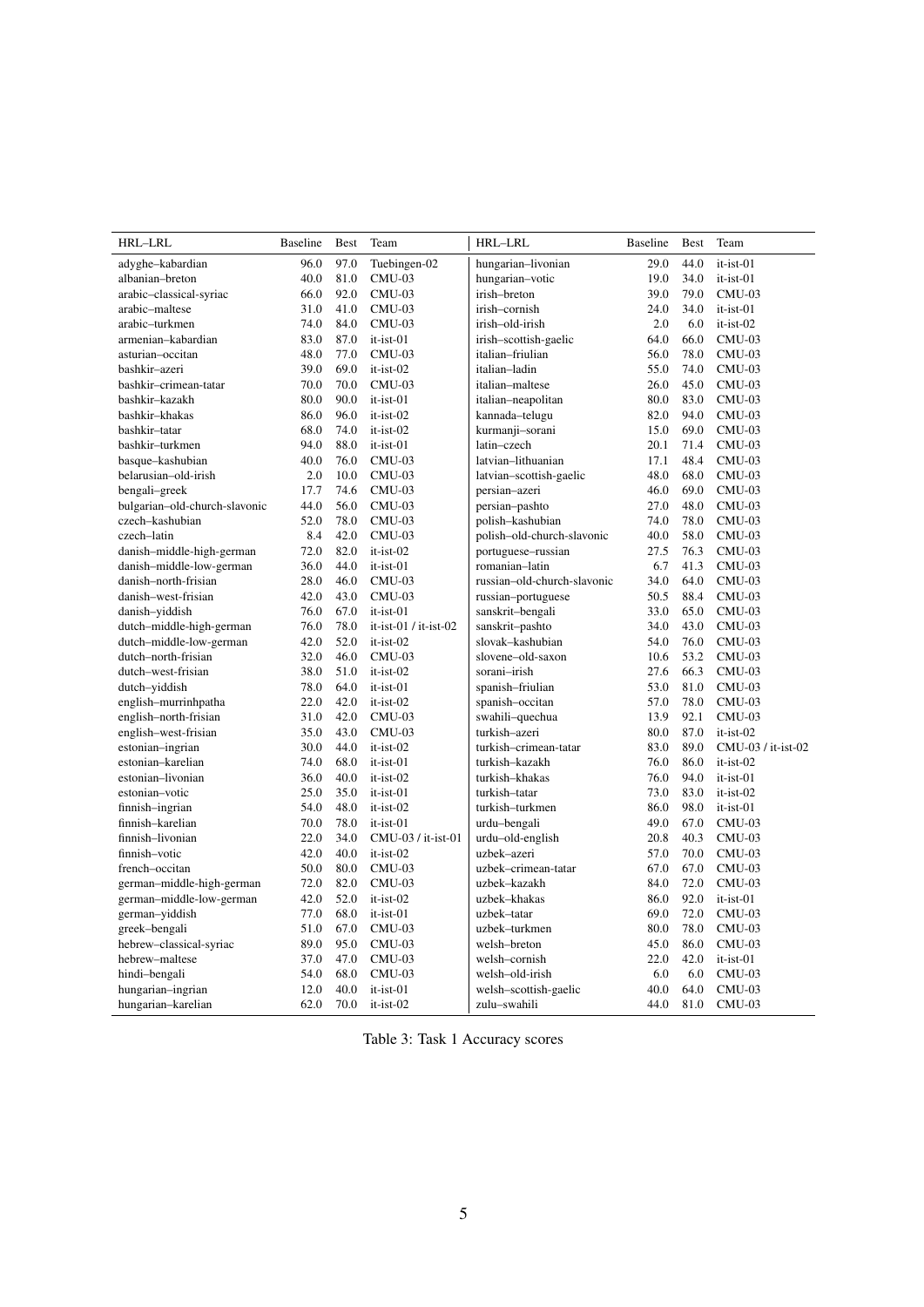| HRL-LRL                       | <b>Baseline</b> | <b>Best</b> | Team               | HRL-LRL                     | <b>Baseline</b> | <b>Best</b> | Team        |
|-------------------------------|-----------------|-------------|--------------------|-----------------------------|-----------------|-------------|-------------|
| adyghe-kabardian              | 0.04            | 0.03        | Tuebingen-02       | hungarian-livonian          | 2.56            | 1.81        | $it-ist-02$ |
| albanian-breton               | 1.30            | 0.44        | $it-ist-02$        | hungarian-votic             | 2.47            | 1.11        | $it-ist-01$ |
| arabic-classical-syriac       | 0.46            | 0.10        | $CMU-03$           | irish-breton                | 1.57            | 0.38        | $CMU-03$    |
| arabic-maltese                | 1.42            | 1.37        | $CMU-03$           | irish-cornish               | 2.00            | 1.56        | $it-ist-01$ |
| arabic-turkmen                | 0.46            | 0.32        | $CMU-03$           | irish-old-irish             | 3.30            | 3.12        | $it-ist-02$ |
| armenian-kabardian            | 0.21            | 0.14        | CMU-03 / it-ist-01 | irish-scottish-gaelic       | 0.96            | 1.06        | $CMU-03$    |
| asturian-occitan              | 1.74            | 0.80        | it-ist-01          | italian-friulian            | 1.03            | 0.72        | $it-ist-02$ |
| bashkir-azeri                 | 1.64            | 0.69        | $it-ist-02$        | italian-ladin               | 0.79            | 0.60        | $CMU-03$    |
| bashkir-crimean-tatar         | 0.39            | 0.42        | $CMU-03$           | italian-maltese             | 1.39            | 1.23        | $CMU-03$    |
| bashkir-kazakh                | 0.32            | 0.10        | it-ist-01          | italian-neapolitan          | 0.40            | 0.36        | $it-ist-02$ |
| bashkir-khakas                | 0.18            | 0.04        | $it-ist-02$        | kannada-telugu              | 0.60            | 0.14        | $CMU-03$    |
| bashkir-tatar                 | 0.46            | 0.33        | $CMU-03$           | kurmanji-sorani             | 2.56            | 0.65        | $CMU-03$    |
| bashkir-turkmen               | 0.10            | 0.12        | $it-ist-01$        | latin-czech                 | 2.77            | 1.14        | $CMU-03$    |
| basque-kashubian              | 1.16            | 0.42        | $CMU-03$           | latvian-lithuanian          | 2.21            | 1.69        | $CMU-03$    |
| belarusian-old-irish          | 3.90            | 3.14        | $CMU-03$           | latvian-scottish-gaelic     | 1.16            | 1.00        | $CMU-03$    |
| bengali-greek                 | 2.86            | 0.59        | $CMU-03$           | persian-azeri               | 1.35            | 0.74        | $CMU-03$    |
| bulgarian-old-church-slavonic | 1.14            | 1.06        | $CMU-03$           | persian-pashto              | 1.70            | 1.54        | $CMU-03$    |
| czech-kashubian               | 0.84            | 0.36        | $CMU-03$           | polish-kashubian            | 0.34            | 0.34        | $CMU-03$    |
| czech-latin                   | 2.95            | 1.36        | $CMU-03$           | polish-old-church-slavonic  | 1.22            | 0.96        | $CMU-03$    |
| danish-middle-high-german     | 0.50            | 0.38        | $it-ist-02$        | portuguese-russian          | 1.70            | 1.16        | $CMU-03$    |
| danish-middle-low-german      | 1.44            | 1.26        | it-ist-01          | romanian-latin              | 3.05            | 1.35        | $CMU-03$    |
| danish-north-frisian          | 2.78            | 2.11        | $CMU-03$           | russian-old-church-slavonic | 1.33            | 0.86        | $CMU-03$    |
| danish-west-frisian           | 1.57            | 1.27        | $it-ist-02$        | russian-portuguese          | 1.04            | 0.66        | $CMU-03$    |
| danish-yiddish                | 0.91            | 0.72        | Tuebingen-01       | sanskrit-bengali            | 1.79            | 1.13        | $CMU-03$    |
| dutch-middle-high-german      | 0.44            | 0.36        | $it-ist-02$        | sanskrit-pashto             | 1.54            | 1.27        | $it-ist-02$ |
| dutch-middle-low-german       | 1.34            | 1.16        | $it-ist-02$        | slovak-kashubian            | 0.60            | 0.34        | $CMU-03$    |
| dutch-north-frisian           | 2.67            | 1.99        | $CMU-03$           | slovene-old-saxon           | 2.23            | 1.14        | $CMU-03$    |
| dutch-west-frisian            | 2.18            | 1.18        | it-ist-02          | sorani-irish                | 2.40            | 0.99        | $CMU-03$    |
| dutch-yiddish                 | 0.53            | 0.72        | Tuebingen-01       | spanish-friulian            | 1.01            | 0.61        | $CMU-03$    |
| english-murrinhpatha          | 1.68            | 1.10        | it-ist-02          | spanish-occitan             | 1.14            | 0.57        | $it-ist-01$ |
| english-north-frisian         | 2.73            | 2.22        | $it-ist-02$        | swahili-quechua             | 3.90            | 0.56        | $CMU-03$    |
| english-west-frisian          | 1.48            | 1.26        | $it-ist-02$        | turkish-azeri               | 0.35            | 0.22        | it-ist-01   |
| estonian-ingrian              | 1.56            | 1.24        | it-ist-02          | turkish-crimean-tatar       | 0.24            | 0.14        | $CMU-03$    |
| estonian-karelian             | 0.52            | 0.62        | $it-ist-02$        | turkish-kazakh              | 0.34            | 0.16        | $it-ist-02$ |
| estonian-livonian             | 1.87            | 1.47        | $it-ist-02$        | turkish-khakas              | 0.80            | 0.06        | it-ist-01   |
| estonian-votic                | 1.55            | 1.17        | $it-ist-02$        | turkish-tatar               | 0.37            | 0.21        | $it-ist-02$ |
| finnish-ingrian               | 1.08            | 1.20        | $it-ist-02$        | turkish-turkmen             | 0.24            | 0.02        | it-ist-01   |
| finnish-karelian              | 0.64            | 0.42        | it-ist-01          | urdu-bengali                | 1.12            | 0.98        | $CMU-03$    |
| finnish-livonian              | 2.48            | 1.71        | it-ist-01          | urdu-old-english            | 1.72            | 1.20        | $CMU-03$    |
| finnish-votic                 | 1.25            | 1.02        | $it-ist-02$        | uzbek-azeri                 | 1.23            | 0.70        | $CMU-03$    |
| french-occitan                | 1.22            | 0.69        | it-ist-01          | uzbek-crimean-tatar         | 0.49            | 0.45        | $CMU-03$    |
| german-middle-high-german     | 0.44            | 0.32        | $it-ist-02$        | uzbek-kazakh                | 0.20            | 0.32        | $CMU-03$    |
| german-middle-low-german      | 1.24            | 1.16        | it-ist-02          | uzbek-khakas                | 0.24            | 0.18        | it-ist-01   |
| german-yiddish                | 0.46            | 0.72        | Tuebingen-01       | uzbek-tatar                 | 0.48            | 0.35        | $CMU-03$    |
| greek-bengali                 | 1.21            | 1.02        | $CMU-03$           | uzbek-turkmen               | 0.32            | 0.42        | $CMU-03$    |
| hebrew-classical-syriac       | 0.14            | 0.06        | $CMU-03$           | welsh-breton                | 0.90            | 0.31        | $CMU-03$    |
| hebrew-maltese                | 1.24            | 1.10        | $CMU-03$           | welsh-cornish               | 2.44            | 1.50        | it-ist-01   |
| hindi-bengali                 | 1.18            | 0.72        | UAlberta-02        | welsh-old-irish             | 3.36            | 3.08        | $CMU-03$    |
| hungarian-ingrian             | 2.60            | 1.46        | it-ist-01          | welsh-scottish-gaelic       | 1.22            | 1.08        | $CMU-03$    |
| hungarian-karelian            | 0.90            | 0.50        | it-ist-01          | zulu-swahili                | 1.24            | 0.33        | $CMU-03$    |

Table 4: Task 1 Levenshtein scores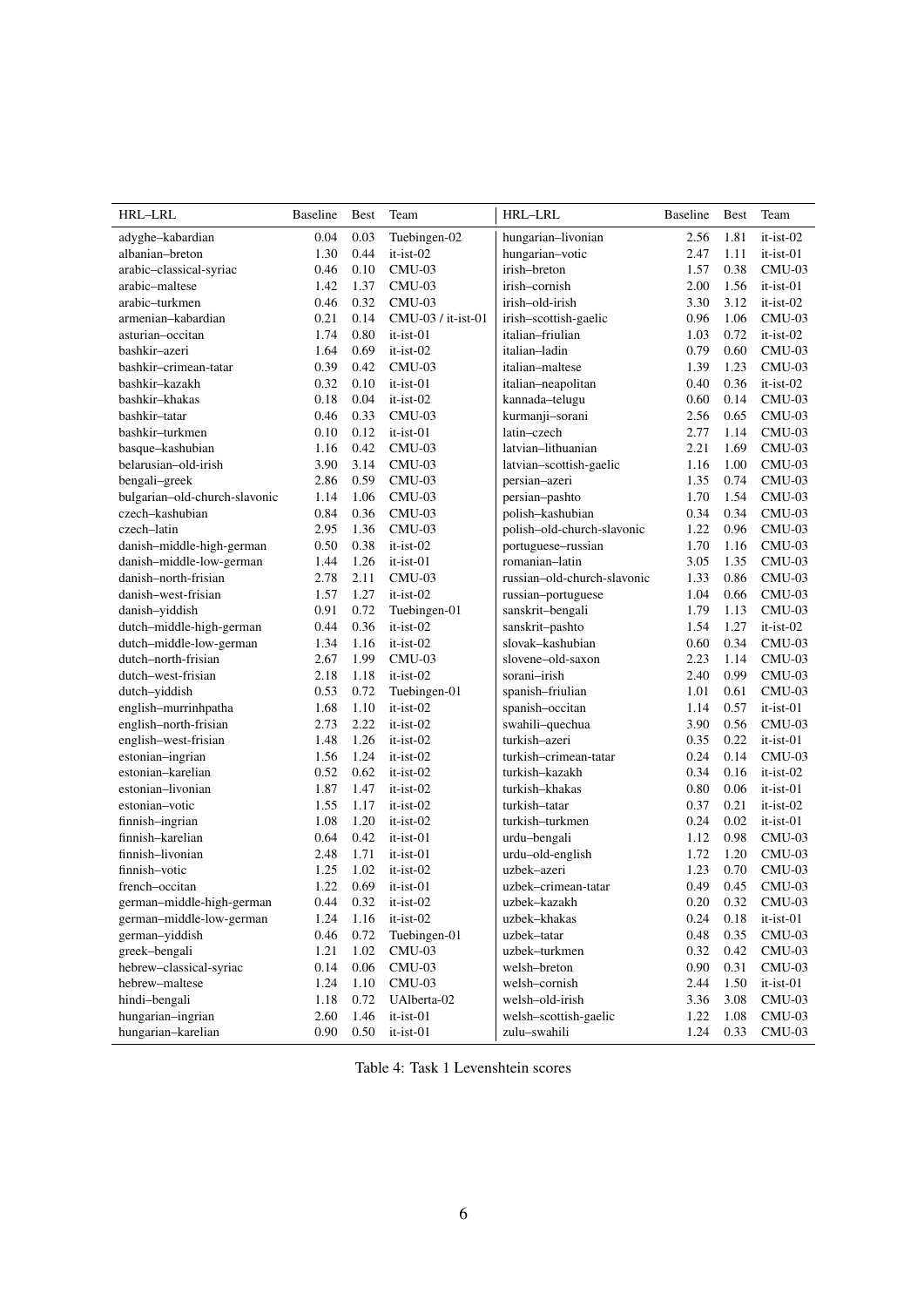The Tuebingen University submission (Tuebingen) aligned source and target to learn a set of editactions with both linear and neural classifiers that independently learned to predict action sequences for each morphological category. Adding in the cross-lingual data only led to modest gains.

AX-Semantics combined the low- and highresource data to train an encoder-decoder seq2seq model; optionally also implementing domain adaptation methods to focus later epochs on the target language.

The CMU submission first attends over a decoupled representation of the desired morphological sequence before using the updated decoder state to attend over the character sequence of the lemma. Secondly, in order to reduce the bias of the decoder's language model, they hallucinate two types of data that encourage common affixes and character copying. Simply allowing the model to learn to copy characters for several epochs significantly outperforms the task baseline, while further improvements are obtained through fine-tuning. Making use of an adversarial language discriminator, cross lingual gains are highly-correlated to linguistic similarity, while augmenting the data with hallucinated forms and multiple related target language further improves the model.

The system from IT-IST also attends separately to tags and lemmas, using a gating mechanism to interpolate the importance of the individual attentions. By combining the gated dual-head attention with a SparseMax activation function, they are able to jointly learn stem and affix modifications, improving significantly over the baseline system.

The relative system performance is described in [Table 5,](#page-7-0) which shows the average per-language accuracy of each system. The table reflects the fact that some teams submitted more than one system (e.g. Tuebingen-1 & Tuebingen-2 in the table).

#### 5.2 Task 2 Results

Nine teams submitted system papers for Task 2, with several interesting modifications to either the baseline or other prior work that led to modest improvements.

Charles-Saarland achieved the highest overall tagging accuracy by leveraging multi-lingual BERT embeddings fine-tuned on a concatenation of all available languages, effectively transporting the cross-lingual objective of Task 1 into Task 2. Lemmas and tags are decoded separately (with a joint

encoder and separate attention); Lemmas are a sequence of edit-actions, while tags are calculated jointly. (There is no splitting of tags into features; tags are atomic.)

CBNU instead lemmatize using a transformer network, while performing tagging with a multilayer perceptron with biaffine attention. Input words are first lemmatized, and then pipelined to the tagger, which produces atomic tag sequences (i.e., no splitting of features).

The team from Istanbul Technical University (ITU) jointly produces lemmatic edit-actions and morphological tags via a two level encoder (first word embeddings, and then context embeddings) and separate decoders. Their system slightly improves over the baseline lemmatization, but significantly improves tagging accuracy.

The team from the University of Groningen (RUG) also uses separate decoders for lemmatization and tagging, but uses ELMo to initialize the contextual embeddings, leading to large gains in performance. Furthermore, joint training on related languages further improves results.

CMU approaches tagging differently than the multi-task decoding we've seen so far (baseline is used for lemmatization). Making use of a hierarchical CRF that first predicts POS (that is subsequently looped back into the encoder), they then seek to predict each feature separately. In particular, predicting POS separately greatly improves results. An attempt to leverage gold typological information led to little gain in the results; experiments suggest that the system is already learning the pertinent information.

The team from Ohio State University (OHIOSTATE) concentrates on predicting tags; the baseline lemmatizer is used for lemmatization. To that end, they make use of a dual decoder that first predicts features given only the word embedding as input; the predictions are fed to a GRU seq2seq, which then predicts the sequence of tags.

The UNT HiLT+Ling team investigates a lowresource setting of the tagging, by using parallel Bible data to learn a translation matrix between English and the target language, learning morphological tags through analogy with English.

The UFAL-Prague team extends their submission from the UD shared task (multi-layer LSTM), replacing the pretrained embeddings with BERT, to great success (first in lemmatization, 2nd in tag-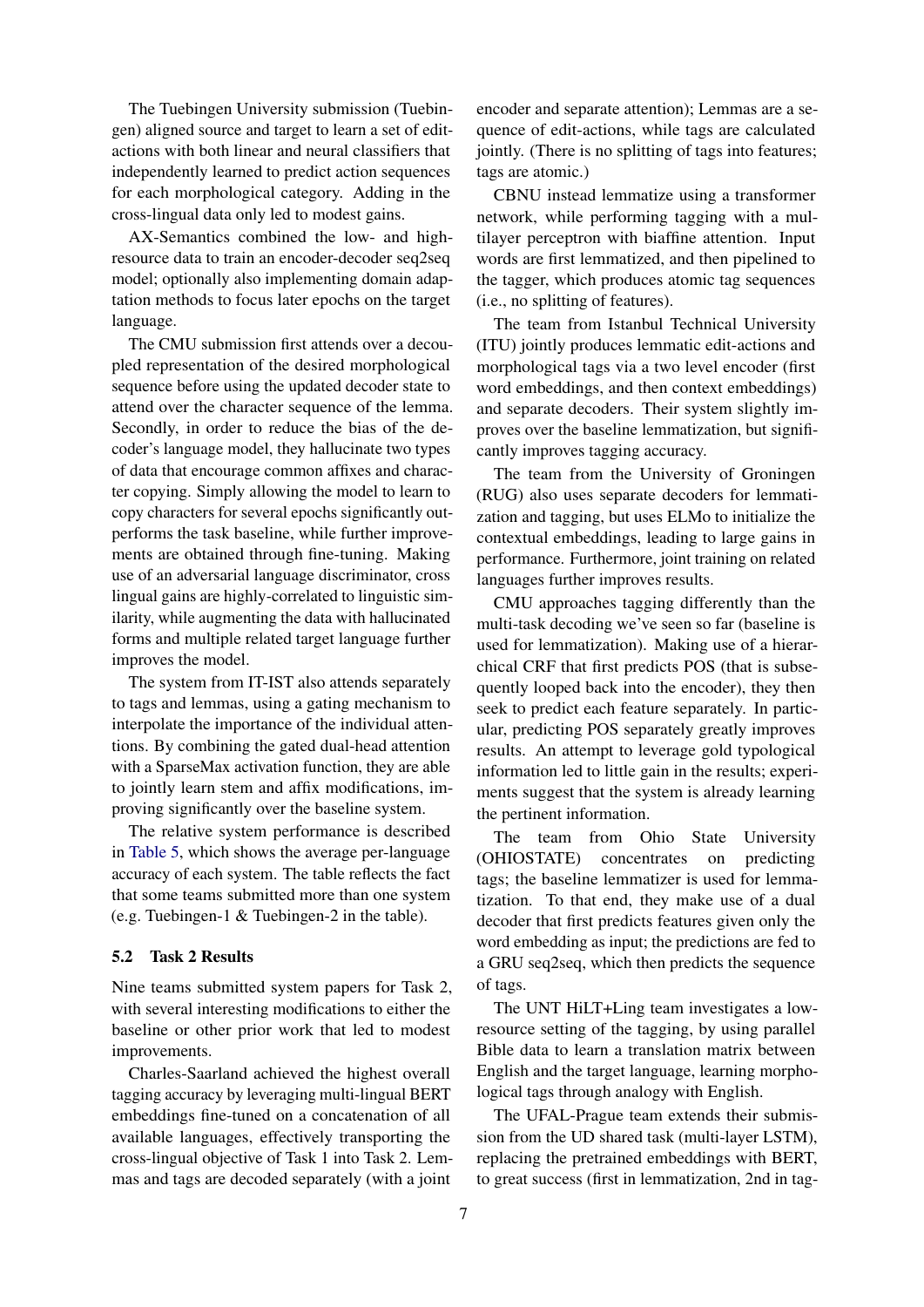<span id="page-7-0"></span>

| Team                             | Lemma Accuracy | Lemma Levenshtein | Morph Accuracy | Morph F1 |
|----------------------------------|----------------|-------------------|----------------|----------|
| CBNU-01 <sup>+</sup>             | 94.07          | 0.13              | 88.09          | 91.84    |
| CHARLES-MALTA-01                 | 74.95          | 0.62              | 50.37          | 58.81    |
| CHARLES-SAARLAND-02 <sup>+</sup> | 95.00          | 0.11              | 93.23          | 96.02    |
| $CMU-02$                         | 92.20          | 0.17              | 85.06          | 88.97    |
| CMU-DataAug-01‡                  | 92.51          | 0.17              | 86.53          | 91.18    |
| Edinburgh-01                     | 94.20          | 0.13              | 88.93          | 92.89    |
| $ITU-01$                         | 94.46          | 0.11              | 86.67          | 90.54    |
| NLPCUBE-01                       | 91.43          | 2.43              | 84.92          | 88.67    |
| OHIOSTATE-01                     | 93.43          | 0.17              | 87.42          | 92.51    |
| <b>RUG-01+</b>                   | 93.91          | 0.14              | 90.53          | 94.54    |
| $RUG-02$                         | 93.06          | 0.15              | 88.80          | 93.22    |
| UFALPRAGUE-01 <sup>+</sup>       | 95.78          | 0.10              | 93.19          | 95.92    |
| UNTHILTLING-02 <sup>+</sup>      | 83.14          | 0.55              | 15.69          | 51.87    |
| EDINBURGH-02*                    | 97.35          | 0.06              | 93.02          | 95.94    |
| CMU-Monolingual*                 | 88.31          | 0.27              | 84.60          | 91.18    |
| CMU-PolyGlot-01*+                | 76.81          | 0.54              | 60.98          | 75.42    |
| <b>Baseline</b>                  | 94.17          | 0.13              | 73.16          | 87.92    |

Table 5: Task 2 Team Scores, averaged across all treebanks; \* indicates submissions were only applied to a subset of languages, making scores incomparable. † indicates that additional external resources were used for training, and ‡ indicates that training data were shared across languages or treebanks.

ging). Although they predict complete tags, they use the individual features to regularize the decoder. Small gains are also obtained from joining multilingual corpora and ensembling.

CUNI–Malta performs lemmatization as operations over edit actions with LSTM and ReLU. Tagging is a bidirectional LSTM augmented by the edit actions (i.e., two-stage decoding), predicting features separately.

The Edinburgh system is a character-based LSTM encoder-decoder with attention, implemented in OpenNMT. It can be seen as an extension of the contextual lemmatization system Lematus [\(Bergmanis and Goldwater,](#page-12-4) [2018\)](#page-12-4) to include morphological tagging, or alternatively as an adaptation of the morphological re-inflection system MED (Kann and Schütze,  $2016$ ) to incorporate context and perform analysis rather than re-inflection. Like these systems it uses a completely generic encoderdecoder architecture with no specific adaptation to the morphological processing task other than the form of the input. In the submitted version of the system, the input is split into short chunks corresponding to the target word plus one word of context on either side, and the system is trained to output the corresponding lemmas and tags for each three-word chunk.

Several teams relied on external resources to

improve their lemmatization and feature analysis. Several teams made use of pre-trained embeddings. CHARLES-SAARLAND-2 and UFALPRAGUE-1 used pretrained contextual embeddings (BERT) provided by Google [\(Devlin et al.,](#page-13-9) [2019\)](#page-13-9). CBNU-1 used a mix of pre-trained embeddings from the CoNLL 2017 shared task and fastText. Further, some teams trained their own embeddings to aid performance.

## 6 Future Directions

In general, the application of typology to natural language processing (e.g., [Gerz et al.,](#page-13-10) [2018;](#page-13-10) [Ponti et al.,](#page-14-3) [2018\)](#page-14-3) provides an interesting avenue for multilinguality. Further, our shared task was designed to only leverage a single helper language, though many may exist with lexical or morphological overlap with the target language. Techniques like those of [Neubig and Hu](#page-13-11) [\(2018\)](#page-13-11) may aid in designing universal inflection architectures. Neither task this year included unannotated monolingual corpora. Using such data is well-motivated from an L1-learning point of view, and may affect the performance of low-resource data settings.

In the case of inflection an interesting future topic could involve departing from orthographic representation and using more IPA-like representations, i.e. transductions over pronunciations. Differ-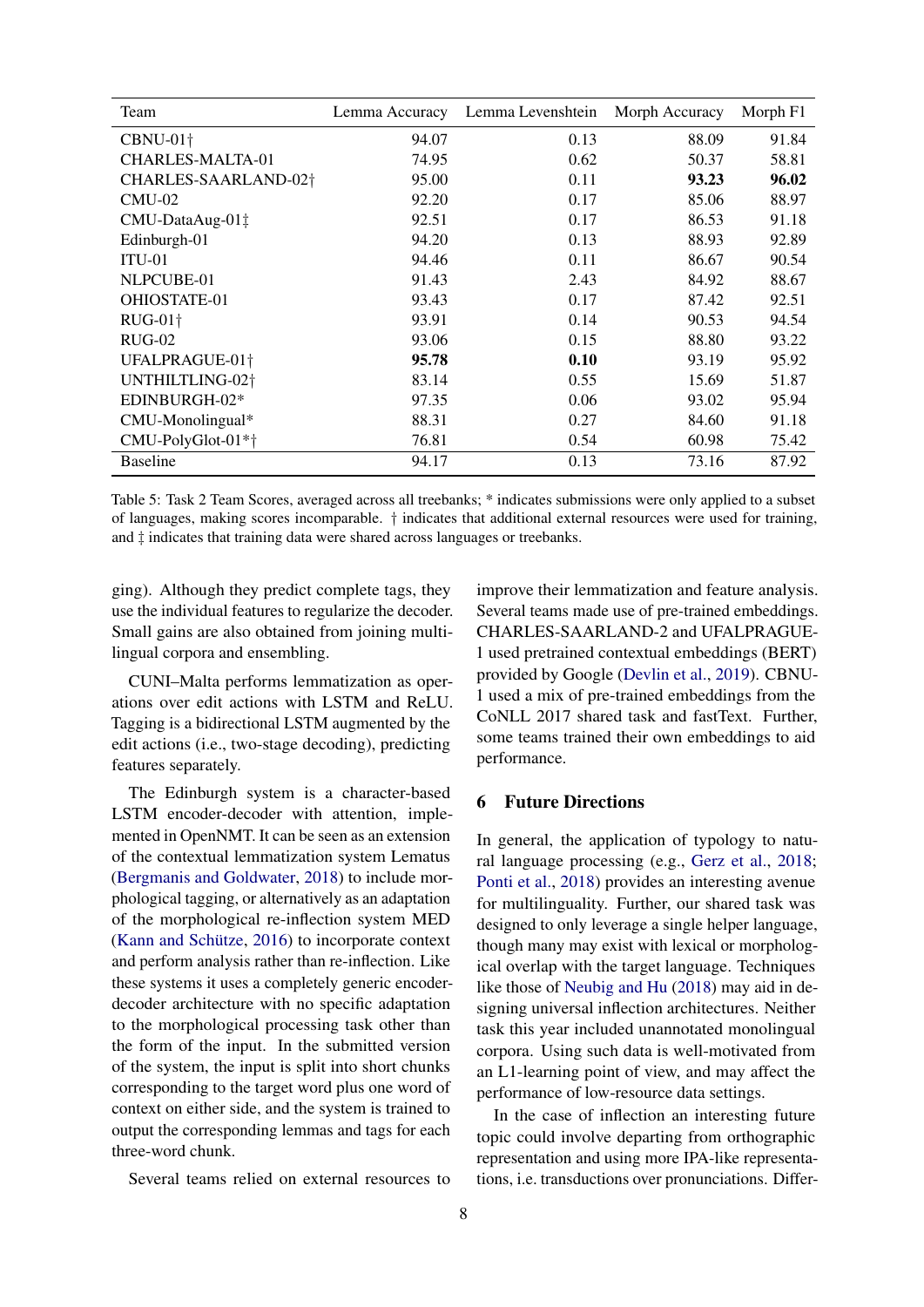| Language (Treebank)                         | Baseline       | Best           | Team                                | Language (Treebank)                      | Baseline       | Best           | Team                                 |
|---------------------------------------------|----------------|----------------|-------------------------------------|------------------------------------------|----------------|----------------|--------------------------------------|
| UD_Afrikaans-AfriBooms                      | 98.41          | 99.15          | UFALPRAGUE-01                       | UD_Italian-PoSTWITA                      | 95.60          | 97.95          | UFALPRAGUE-01                        |
| UD_Akkadian-PISANDUB                        | 66.83          | 67.82          | CBNU-01/EDINBURGH-01                | UD_Italian-PUD                           | 95.59          | 98.06          | UFALPRAGUE-01                        |
| UD_Amharic-ATT                              | 98.68          | 100.00         | Multiple                            | UDJapanese-GSD                           | 97.71          | 99.65          | CHARLES-SAARLAND-02                  |
| UD_Ancient_Greek-Perseus                    | 94.44          | 95.24          | EDINBURGH-01                        | UD Japanese-Modern                       | 94.20          | 98.67          | CHARLES-SAARLAND-02                  |
| UD_Ancient_Greek-PROIEL                     | 96.68          | 97.49          | EDINBURGH-01                        | UDJapanese-PUD                           | 95.75          | 99.36          | CHARLES-SAARLAND-02                  |
| UD_Arabic-PADT                              | 94.49          | 96.08          | UFALPRAGUE-01                       | UD_Komi_Zyrian-IKDP                      | 78.91          | 89.84          | RUG-02                               |
| <b>UD_Arabic-PUD</b>                        | 85.24          | 87.13          | EDINBURGH-01                        | $UD_K$ omi $Z$ yrian-Lattice             | 82.97          | 87.91          | <b>UFALPRAGUE-01</b>                 |
| UD_Amenian-ArmTDP                           | 95.39          | 95.96          | UFALPRAGUE-01                       | <b>UD_Korean-GSD</b>                     | 92.25          | 94.21          | <b>UFALPRAGUE-01</b>                 |
| UD_Bambara-CRB                              | 87.02          | 92.71          | UFALPRAGUE-01                       | <b>UD_Korean-Kaist</b>                   | 94.61          | 95.78          | EDINBURGH-01                         |
| UD_Basque-BDT                               | 96.07          | 97.19          | UFALPRAGUE-01                       | UD_Korean-PUD                            | 96.41          | 99.57          | CHARLES-SAARLAND-02                  |
| <b>UD_Belarusian-HSE</b>                    | 89.70          | 92.51          | CHARLES-SAARLAND-02                 | UD_Kurmanji-MG                           | 92.29          | 94.80          | UFALPRAGUE-01                        |
| <b>UD_Breton-KEB</b>                        | 93.53          | 93.83          | <b>OHIOSTATE-01</b>                 | UD <sub>Latin-ITTB</sub>                 | 98.17          | 99.20          | CHARLES-SAARLAND-02                  |
| UD_Bulgarian-BTB                            | 97.37          | 98.36          | <b>UFALPRAGUE-01</b>                | <b>UD</b> Latin-Perseus                  | 89.54          | 93.49          | UFALPRAGUE-01                        |
| UD_Buryat-BDT                               | 88.56          | 90.19          | UFALPRAGUE-01                       | UD <sub>Latin-PROIEL</sub>               | 96.41          | 97.37          | UFALPRAGUE-01                        |
| UD_Cantonese-HK                             | 91.61          | 00.00          | Multiple                            | UD <sub>Latvian-LVTB</sub>               | 95.59          | 97.23          | <b>UFALPRAGUE-01</b>                 |
| UD_Catalan-AnCora                           | 98.07          | 99.38          | CHARLES-SAARLAND-02                 | UD_Lithuanian-HSE                        | 86.42          | 87.44          | OHIOSTATE-01                         |
| UD_Chinese-CFL                              | 93.26          | 99.76          | CBNU-01 / UFALPRAGUE-01             | UD_Marathi-UFAL                          | 75.61          | 76.69          | CHARLES-SAARLAND-02                  |
| UD_Chinese-GSD                              | 98.44          | 99.98          | CBNU-01 / CMU-02 / UFALPRAGUE-01    | UD_Naija-NSC                             | 99.33          | 100.00         | Multiple                             |
| UD_Coptic-Scriptorium                       | 95.80          | 97.31          | UFALPRAGUE-01                       | UD_North_Sami-Giella                     | 93.04          | 93.47          | OHIOSTATE-01                         |
| UD_Croatian-SET                             | 95.32          | 97.52          | <b>UFALPRAGUE-01</b>                | <b>JD_Norwegian-Bokmaa</b>               | 98.00          | 99.19          | <b>JFALPRAGUE-01</b>                 |
| UD_Czech-CAC                                | 97.82          | 99.45          | CHARLES-SAARLAND-02                 | <b>UD_Norwegian-Nynorsk</b>              | 97.85          | 99.00          | CHARLES-SAARLAND-02                  |
| UD_Czech-CLTT                               | 98.21          | 99.47          | <b>UFALPRAGUE-01</b>                | UD_Norwegian-NynorskLIA                  | 96.66          | 98.22          | <b>UFALPRAGUE-01</b>                 |
| UD_Czech-FicTree                            | 97.66          | 99.01          | CHARLES-SAARLAND-02                 | UD_Old_Church_Slavonic-PROIEL            | 96.38          | 97.23          | EDINBURGH-01                         |
| UD_Czech-PDT                                | 96.06          | 99.42          | CHARLES-SAARLAND-02                 | <b>UD</b> Persian-Seraji                 | 96.08          | 96.89          | <b>UFALPRAGUE-01</b>                 |
|                                             |                |                |                                     |                                          |                |                |                                      |
| UD_Czech-PUD                                | 93.58          | 98.13          | <b>UFALPRAGUE-01</b>                | <b>UD_Polish-LFG</b>                     | 95.82          | 97.94          | CHARLES-SAARLAND-02                  |
| UD_Danish-DDT                               | 96.16          | 98.33          | <b>UFALPRAGUE-01</b>                | UD Polish-SZ                             | 95.18          | 97.43          | CHARLES-SAARLAND-02                  |
| UD_Dutch-Alpino                             | 97.35          | 98.62          | CHARLES-SAARLAND-02                 | UD_Portuguese-Bosque                     | 97.08          | 98.69          | UFALPRAGUE-01                        |
| UD_Dutch-LassySmall                         | 96.63          | 98.21          | <b>UFALPRAGUE-01</b>                | UD_Portuguese-GSD                        | 93.70          | 99.11          | <b>JFALPRAGUE-01</b>                 |
| UD_English-EWT                              | 97.68          | 99.19          | CHARLES-SAARLAND-02                 | UD_Romanian-Nonstandard                  | 95.86          | 96.74          | <b>UFALPRAGUE-01</b>                 |
| UD_English-GUM                              | 97.41          | 98.63          | <b>UFALPRAGUE-01</b>                | <b>UD_Romanian-RRT</b>                   | 96.94          | 98.60          | UFALPRAGUE-01                        |
| UD_English-LinES                            | 98.00          | 98.62          | CHARLES-SAARLAND-02                 | UD_Russian-GSD                           | 95.67          | 97.77          | UFALPRAGUE-01                        |
| UD_English-ParTUT                           | 97.66          | 98.52          | <b>UFALPRAGUE-01</b>                | <b>UD_Russian-PUD</b>                    | 91.85          | 95.76          | <b>UFALPRAGUE-01</b>                 |
| UD_English-PUD                              | 95.29          | 97.89          | CHARLES-SAARLAND-02                 | <b>UD_Russian-SynTagRus</b>              | 95.92          | 99.01          | CHARLES-SAARLAND-02                  |
| <b>UD_Estonian-EDT</b>                      | 94.84          | 97.09          | EDINBURGH-01                        | UD_Russian-Taiga                         | 89.86          | 100.00         | UNTHILTLING-02                       |
| UD_Faroese-OFI                              | 88.86          | 89.53          | <b>UFALPRAGUE-01</b>                | UD_Sanskrit-UFAL                         | 64.32          | 67.34          | CMU-Monolingual-01                   |
| UD_Finnish-FTB                              | 94.88          | 96.64          | EDINBURGH-02                        | UD_Serbian-SET                           | 96.72          | 98.19          | <b>JFALPRAGUE-01</b>                 |
| UD_Finnish-PUD                              | 88.27          | 89.98          | UFALPRAGUE-01                       | UD_Slovak-SNK                            | 96.14          | 97.57          | CHARLES-SAARLAND-02                  |
| UD_Finnish-TDT                              | 95.53          | 96.60          | <b>UFALPRAGUE-01</b>                | UD_Slovenian-SSJ                         | 96.43          | 98.87          | CHARLES-SAARLAND-02                  |
| UD_French-GSD                               | 97.97          | 99.01          | CHARLES-SAARLAND-02                 | UD_Slovenian-SST                         | 94.06          | 97.20          | CHARLES-SAARLAND-02                  |
| UD_French-ParTUT                            | 95.69          | 96.66          | CHARLES-SAARLAND-02                 | UD_Spanish-AnCora                        | 98.54          | 99.46          | UFALPRAGUE-01                        |
| UD_French-Sequoia                           | 97.67          | 99.01          | <b>UFALPRAGUE-01</b>                | UD_Spanish-GSD                           | 98.42          | 99.30          | <b>UFALPRAGUE-01</b>                 |
| UD_French-Spoken                            | 97.98          | 99.52          | post_deadline_RUG-01                | UD_Swedish-LinES                         | 95.85          | 98.30          | <b>UFALPRAGUE-01</b>                 |
| UD_Galician-CTG                             | 98.22          | 98.96          | CHARLES-SAARLAND-02                 | UD_Swedish-PUD                           | 93.12          | 96.63          | <b>UFALPRAGUE-01</b>                 |
| UD_Galician-TreeGal                         | 96.18          | 98.65          | UFALPRAGUE-01                       | UD_Swedish-Talbanken                     | 97.23          | 98.62          | CHARLES-SAARLAND-02                  |
| UD_German-GSD                               | 96.26          | 97.65          | ID-01                               | UD_Tagalog-TRG                           | 78.38          | 91.89          | Multiple                             |
| <b>UD_Gothic-PROIEI</b>                     | 96.53          | 97.03          | EDINBURGH-01                        | <b>UD</b> Tamil-TTB                      | 93.86          | 96.43          | <b>UFALPRAGUE-01</b>                 |
| UD_Greek-GDT                                | 96.76          | 97.24          | EDINBURGH-01                        | UD_Turkish-IMST                          | 96.41          | 96.84          | <b>UFALPRAGUE-01</b>                 |
| UD_Hebrew-HTB                               | 96.72          | 98.17          | UFALPRAGUE-01                       | UD_Turkish-PUD                           | 86.02          | 89.03          | UFALPRAGUE-01                        |
| UD_Hungarian-Szeged<br><b>UD_Hindi-HDTB</b> | 98.60<br>95.17 | 97.47<br>98.87 | UFALPRAGUE-01<br>UFALPRAGUE-01      | UD_Upper_Sorbian-UFAL<br>UD_Ukrainian-IU | 91.69<br>95.53 | 97.85<br>93.74 | CHARLES-SAARLAND-02<br>JFALPRAGUE-01 |
| UD_Indonesian-GSD                           | 99.37          | 99.61          | UFALPRAGUE-01                       | UD_Urdu-UDTB                             | 96.19          | 96.98          | UFALPRAGUE-01                        |
| UD_Irish-IDT                                | 91.69          | 92.02          | OHIOSTATE-01                        | UD_Vietnamese-VTB                        | 99.79          | 00.00          | CMU-02 / UNTHILTLING-02              |
| UD_Italian-ISDT                             | 97.38          | 98.88          | CHARLES-SAARLAND-02 / UFALPRAGUE-01 | UD_Yoruba-YTB                            | 98.84          | 98.84          | Multiple                             |
| UD_Italian-ParTUT                           | 18.84          | 98.87          | CHARLES-SAARLAND-02                 |                                          |                |                |                                      |
|                                             |                |                |                                     |                                          |                |                |                                      |

Table 6: Task 2 Lemma Accuracy scores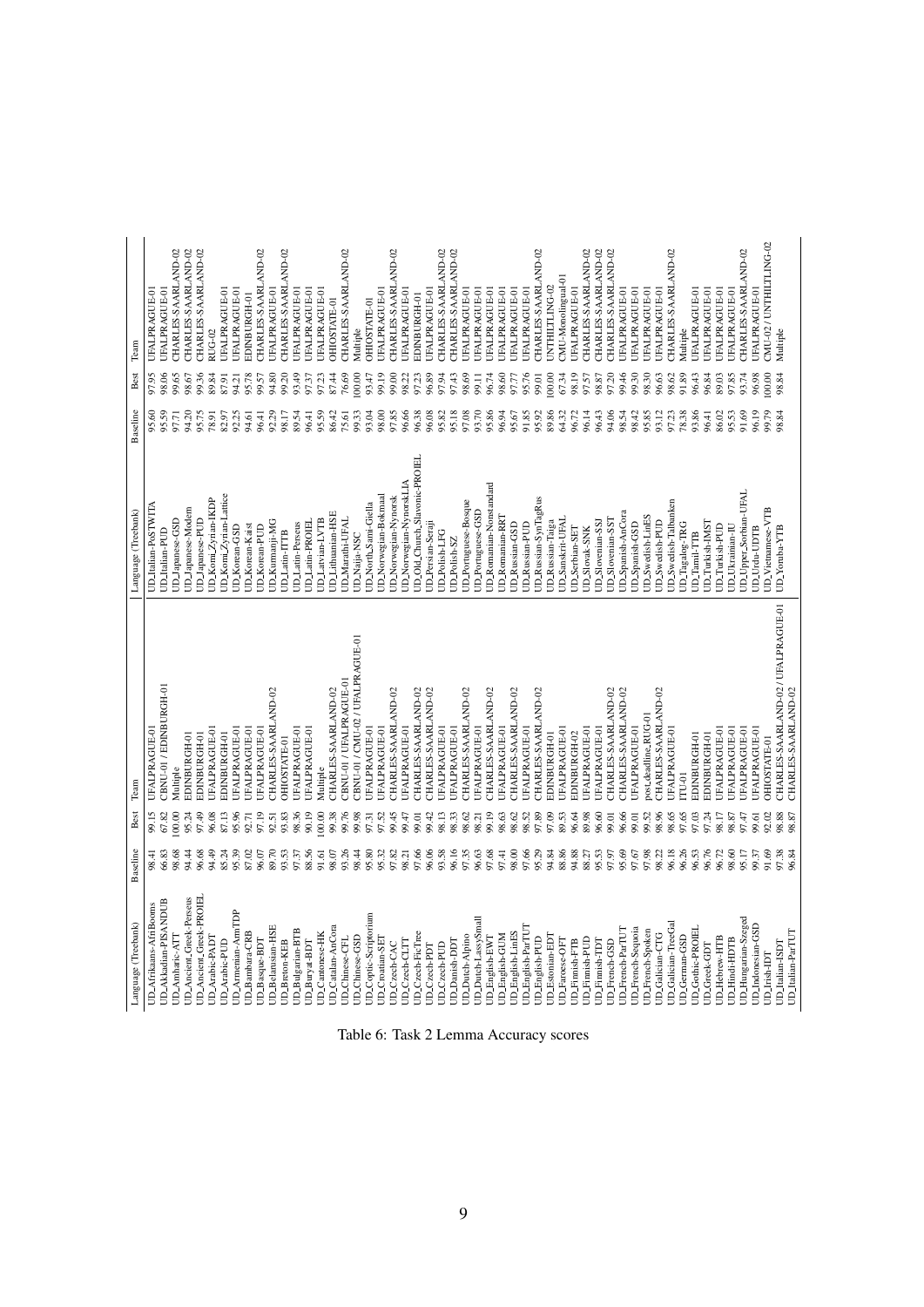| Language (Treebank)                  | Baseline                 | Best         | Team                                                       | Language (Treebank)          | Baseline          | Best             | Team                                  |
|--------------------------------------|--------------------------|--------------|------------------------------------------------------------|------------------------------|-------------------|------------------|---------------------------------------|
| UD_Afrikaans-AfriBooms               | 0.03                     | 0.02         | Multiple                                                   | UD_Italian-PoSTWITA          | $\overline{0.11}$ | 0.05             | UFALPRAGUE-01                         |
| UD_Akkadian-PISANDUB                 | $\frac{8}{3}$            | 0.85         | OHIOSTATE-01                                               | UD_Italian-PUD               | 0.08              | 0.04             | CHARLES-SAARLAND-02 / UFALPRAGUE-01   |
| UD_Amharic-ATT                       | S                        | 0.00         | Multiple                                                   | UD_Japanese-GSD              | 0.04              | 0.01             | Multiple                              |
| UD_Ancient_Greek-Perseus             | $\overline{\circ}$       | 0.12         | EDINBURGH-01                                               | UDJapanese-Modern            | 0.07              | 0.01             | CHARLES-SAARLAND-02                   |
| UD_Ancient_Greek-PROIEI              | $\rm ^{0}$               | 0.06         | EDINBURGH-01 / EDINBURGH-02                                | UD_Japanese-PUD              | 0.07              | 0.01             | CHARLES-SAARLAND-02 / UFALPRAGUE-01   |
| UD_Arabic-PADT                       | 5                        | 0.11         | <b>UFALPRAGUE-01</b>                                       | UD_Komi_Zyrian-IKDP          | 0.38              | 0.23             | RUG-01 / RUG-02                       |
| <b>UD_Arabic-PUD</b>                 | उ                        | 0.37         | EDINBURGH-01                                               | UD_Komi_Zyrian-Lattice       | 0.34              | 0.25             | UFALPRAGUE-01                         |
| UD_Armenian-ArmTDF                   | 3                        | 0.07         | <b>UFALPRAGUE-01</b>                                       | UD_Korean-GSD                | 0.18              | $\overline{0}$ . | Multiple                              |
| UD_Bambara-CRB                       | 3                        | 0.10         | UFALPRAGUE-01                                              | UD_Korean-Kaist              | 0.09              | 0.06             | EDINBURGH-01                          |
| UD_Basque-BDT                        | ⊙<br>3                   | 0.06         | UFALPRAGUE-01                                              | UD_Korean-PUD                | 0.06              | 0.01             | Multiple                              |
| <b>UD_Belarusian-HSE</b>             | 5                        | 0.12         | CHARLES-SAARLAND-02                                        | UD_Kurmanji-MG               | 0.39              | 0.10             | UFALPRAGUE-01                         |
| <b>UD_Breton-KEB</b>                 | ਡ                        | 0.13         | $TU-01$                                                    | UD <sub>Latin-ITTB</sub>     | 0.04              | 0.02             | CHARLES-SAARLAND-02 / UFALPRAGUE-01   |
| UD_Bulgarian-BTB                     | ĕ                        | 0.05         | TU-01 / UFALPRAGUE-01                                      | UD <sub>Latin-Perseus</sub>  | 0.21              | 0.13             | UFALPRAGUE-01                         |
| UD_Buryat-BDT                        | $\approx$                | 0.22         | UFALPRAGUE-01                                              | UD <sub>Latin-PROIEL</sub>   | 0.08              | 0.05             | CHARLES-SAARLAND-02                   |
| UD_Cantonese-HK                      | 6                        | 0.00         | Multiple                                                   | UD <sub>Latvian-LVTB</sub>   | 0.07              | 0.05             | CHARLES-SAARLAND-02 / UFALPRAGUE-01   |
| UD_Catalan-AnCora                    | 4<br>3                   | 0.01         | CHARLES-SAARLAND-02 / UFALPRAGUE-01                        | UD_Lithuanian-HSE            | 0.25              | 0.24             | UFALPRAGUE-01                         |
| UD_Chinese-CFL                       | ö                        | 0.01         | <b>NLPCUBE-01</b>                                          | UD_Marathi-UFAL              | 0.86              | 0.57             | CMU-Monolingual-01                    |
| UD_Chinese-GSD                       | ă                        | 0.01         | Multiple                                                   | UD_Naija-NSC                 | 0.01              | 0.00             | Multiple                              |
| UD_Coptic-Scriptorium                | ⊚<br>ĕ                   | 0.06         | UFALPRAGUE-01                                              | UD_North_Sami-Giella         | 0.14              | 0.13             | EDINBURGH-01 / OHIOSTATE-01           |
| UD_Croatian-SET                      | ⊚                        | 0.05         | CHARLES-SAARLAND-02 / UFALPRAGUE-01                        |                              | 0.03              | 0.01             | CHARLES-SAARLAND-02 / UFALPRAGUE-01   |
| UD_Czech-CAC                         |                          | 0.01         | CHARLES-SAARLAND-02 / UFALPRAGUE-01                        | UD_Norwegian-Bokmaal         | 0.04              | 0.01             | CHARLES-SAARLAND-02                   |
|                                      |                          |              |                                                            | UD_Norwegian-Nynorsk         |                   |                  |                                       |
| UD_Czech-CLTT                        |                          | 0.01         | CHARLES-SAARLAND-02 / UFALPRAGUE-01                        | UD_Norwegian-NynorskLIA      | 0.08              | 0.03             | UFALPRAGUE-01                         |
| UD_Czech-FicTree                     | 호                        | 0.02         | CHARLES-SAARLAND-02 / UFALPRAGUE-01                        | UD_Old_Church_Slavonic-PROEL | 0.08              | 0.06             | EDINBURGH-01                          |
| UD_Czech-PDT                         |                          | 0.01         | CHARLES-SAARLAND-02 / UFALPRAGUE-01                        | UD_Persian-Seraji            | 0.19              | 0.15             | UFALPRAGUE-01                         |
| UD_Czech-PUD                         |                          | 0.03         | UFALPRAGUE-01                                              | UD_Polish-LFG                | 0.08              | 0.04             | CHARLES-SAARLAND-02 / UFALPRAGUE-01   |
| <b>UD_Danish-DDT</b>                 |                          | 0.03         | CHARLES-SAARLAND-02 / UFALPRAGUE-01                        | UD_Polish-SZ                 | 0.08              | 0.04             | UFALPRAGUE-01                         |
| UD_Dutch-Alpino                      |                          | 0.03         | CHARLES-SAARLAND-02 / UFALPRAGUE-01                        | UD_Portuguese-Bosque         | 0.05              | 0.02             | CHARLES-SAARLAND-02 / UFALPRAGUE-01   |
| UD_Dutch-LassySmall                  |                          | 0.03         | CHARLES-SAARLAND-02 / UFALPRAGUE-01                        | UD_Portuguese-GSD            | 0.18              | 0.05             | CHARLES-SAARLAND-02 / UFALPRAGUE-01   |
| UD_English-EWT                       |                          | 0.01         | CHARLES-SAARLAND-02                                        | UD_Romanian-Nonstandard      | 0.08              | 0.06             | Multiple                              |
| UD_English-GUM                       |                          | 0.02         | CHARLES-SAARLAND-02 / UFALPRAGUE-01                        | UD_Romanian-RRT              | 0.05              | 0.02             | CHARLES-SAARLAND-02                   |
| UD_English-LinES                     |                          | 0.02         | CHARLES-SAARLAND-02 / UFALPRAGUE-01                        | UD_Russian-GSD               | 0.07              | 0.04             | CHARLES-SAARLAND-02 / UFALPRAGUE-01   |
| UD_English-ParTUT                    |                          | 0.02         | CHARLES-SAARLAND-02 / UFALPRAGUE-01                        | UD_Russian-PUD               | 0.18              | 0.08             | CHARLES-SAARLAND-02 / UFALPRAGUE-01   |
| UD_English-PUD                       |                          | 0.03         | CHARLES-SAARLAND-02                                        | UD_Russian-SynTagRus         | 0.08              | 0.02             | CHARLES-SAARLAND-02 / UFALPRAGUE-01   |
| UD_Estonian-EDT                      | ö                        | 0.05         | EDINBURGH-01                                               | UD_Russian-Taiga             | 0.21              | 0.00             | <b>UWTHILTLING</b>                    |
| UD_Faroese-OFT                       | 5                        | 0.18         | $TU-01$                                                    | <b>UD_Sanskrit-UFAL</b>      | 0.85              | 0.82             | CMU-Monolingual-01                    |
| UD_Finnish-FTB                       | ਡ                        | 0.08         | Multiple                                                   | UD_Serbian-SET               | 0.06              | 0.03             | CHARLES-SAARLAND-02 / UFALPRAGUE-01   |
| UD_Finnish-PUD                       | 3                        | 0.18         | UFALPRAGUE-01                                              | <b>UD_Slovak-SNK</b>         | 0.06              | 0.04             | CHARLES-SAARLAND-02                   |
| UD_Finnish-TDT                       | ತ                        | 0.07         | UFALPRAGUE-01                                              | UD_Slovenian-SSJ             | 0.06              | 0.02             | CHARLES-SAARLAND-02 / UFALPRAGUE-01   |
| UD_French-GSD                        | 3                        | 0.02         | Multiple                                                   | UD_Slovenian-SST             | 0.12              | 0.05             | CHARLES-SAARLAND-02                   |
| UD_French-ParTUT                     | 3                        | 0.05         | RUG-02 / post_deadline_RUG-01                              | UD_Spanish-AnCora            | 0.03              | 0.01             | Multiple                              |
| UD_French-Sequoia                    | 3                        | 0.02         | CHARLES-SAARLAND-02 / UFALPRAGUE-01                        | UD_Spanish-GSD               | 0.03              | 0.01             | Multiple                              |
| UD_French-Spoken                     | 3                        | 0.01         | post_deadline_RUG-01                                       | UD_Swedish-LinES             | 0.08              | 0.03             | UFALPRAGUE-01                         |
| UD_Galician-CTG                      | 4<br>3                   | 0.02         | Multiple                                                   | UD_Swedish-PUD               | 0.10              | 0.05             | UFALPRAGUE-01                         |
| UD_Galician-TreeGal                  | 3                        | 0.03         | CHARLES-SAARLAND-02 / UFALPRAGUE-01                        | UD_Swedish-Talbanken         | 0.05              | 0.02             | CHARLES-SAARLAND-02 / UFALPRAGUE-01   |
| UD_German-GSD                        | ៜ                        | 0.04         | $TU-01$                                                    | UD_Tagalog-TRG               | 0.49              | 0.19             | CHARLES-SAARLAND-02 / ITU-01          |
| <b>UD_Gothic-PROIEI</b>              | ៜ                        | 0.06         | OHIOSTATE-01                                               | <b>UD</b> _Tamil-TTB         | 0.14              | 0.07             | UFALPRAGUE-01                         |
| UD_Greek-GDT                         | 3                        | 0.06         | EDINBURGH-01                                               | <b>UD_Turkish-IMST</b>       | 0.08              | 0.06             | EDINBURGH-01 / ITU-01 / UFALPRAGUE-01 |
| UD_Hebrew-HTB                        | 3                        | 0.03         | UFALPRAGUE-01                                              | UD_Turkish-PUD               | 0.34              | 0.28             | <b>TD-01</b>                          |
| UD_Hindi-HDTB                        | 3                        | 0.01         | Multiple                                                   | UD_Ukrainian-IU              | 0.10              | 0.03             | CHARLES-SAARLAND-02                   |
| UD_Hungarian-Szeged                  | 5                        | 0.05         | <b>UFALPRAGUE-01</b>                                       | UD_Upper_Sorbian-UFAL        | 0.12              | 0.10             | CHARLES-SAARLAND-02                   |
| UD_Indonesian-GSD                    | 8                        | 0.01         | Multiple                                                   | UD_Urdu-UDTB                 | 0.07              | 0.06             | Multiple                              |
| UD_Irish-IDT                         | 5                        | 0.16         | <b>OHIOSTATE-01</b>                                        | UD_Vietnamese-VTB            | 0.02              | 0.00             | CMU-02 / UNTHILTLING                  |
| UD_Italian-ParTUT<br>UD_Italian-ISDT | $\frac{6}{2}$<br>$\rm s$ | 0.02<br>0.02 | CHARLES-SAARLAND-02 / UFALPRAGUE-01<br>CHARLES-SAARLAND-02 | UD_Yoruba-YTB                | 0.01              | 0.01             | Multiple                              |
|                                      |                          |              |                                                            |                              |                   |                  |                                       |
|                                      |                          |              |                                                            |                              |                   |                  |                                       |

Table 7: Task 2 Lemma Levenshtein scores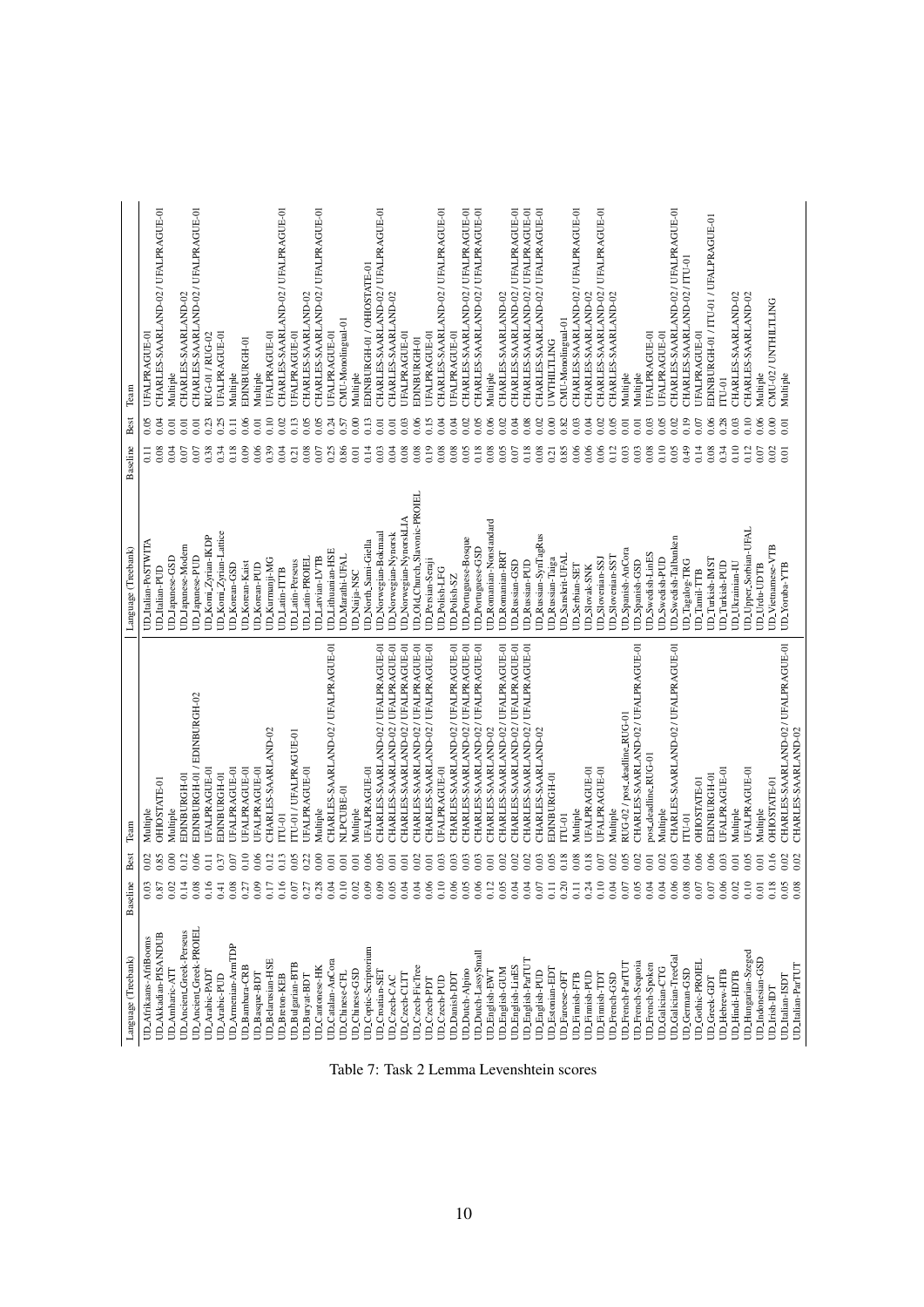| Language (Treebank)              | Baseline           | Best           | Team                                 | Language (Treebank)               | Baseline       | Best           | Team                                 |
|----------------------------------|--------------------|----------------|--------------------------------------|-----------------------------------|----------------|----------------|--------------------------------------|
| UD_Afrikaans-AfriBooms           | 84.90              | 99.23          | CHARLES-SAARLAND-02 / UFALPRAGUE-01  | UD_Italian-PoSTWITA               | 70.09          | 96.88          | CHARLES-SAARLAND-02                  |
| UD_Akkadian-PISANDUB             | 78.22              | 11.68          | CHARLES-SAARLAND-02                  | UD_Italian-PUD                    | 80.78          | 96.37          | CHARLES-SAARLAND-02                  |
| UD_Amharic-ATT                   | 75.43              | 89.79          | UFALPRAGUE-01                        | UD_Japanese-GSD                   | 85.47          | 98.41          | CHARLES-SAARLAND-02                  |
| UD_Ancient Greek-Perseus         | 69.88              | 1.94           | UFALPRAGUE-01                        | UD_Japanese-Modern                | 94.94          | 97.47          | CHARLES-SAARLAND-02                  |
| UD_Ancient_Greek-PROIEL          | 84.55              | <b>12.94</b>   | UFALPRAGUE-01                        | UD_Japanese-PUD                   | 84.33          | 98.63          | UFALPRAGUE-01                        |
| UD_Arabic-PADT                   | 76.78              | 15.66          | CHARLES-SAARLAND-02                  | UD_Komi_Zyrian-IKDP               | 35.94          | 75.78          | UFALPRAGUE-01                        |
| UD_Arabic-PUD                    | 63.07              | <b>85.04</b>   | UFALPRAGUE-01                        | UD_Komi Zyrian-Lattice            | 45.05          | 69.78          | UFALPRAGUE-01                        |
| UD_Armenian-ArmTDP               | 64.38              | 13.34          | UFALPRAGUE-01                        | UD_Korean-GSD                     | 79.73          | 96.77          | CHARLES-SAARLAND-02                  |
| UD_Bambara-CRB                   | 76.99              | 13.93          | UFALPRAGUE-01                        | UD_Korean-Kaist                   | 84.30          | 97.85          | CHARLES-SAARLAND-02                  |
| UD_Basque-BDT                    | 67.76              | 0.52           | UFALPRAGUE-01                        | UD_Korean-PUD                     | 76.78          | 94.67          | CHARLES-SAARLAND-02                  |
| UD_Belarusian-HSE                | 54.22              | 89.93          | CHARLES-SAARLAND-02                  | UD_Kurmanji-MG                    | 68.10          | 85.57          | UFALPRAGUE-01                        |
| UD_Breton-KEB                    | 76.52              | 1.14           | UFALPRAGUE-01                        | UD_Latin-ITTB                     | 77.68          | 97.64          | CHARLES-SAARLAND-02                  |
| UD_Bulgarian-BTB                 | 79.64              | 10.8           | CHARLES-SAARLAND-02                  | <b>UD</b> Latin-Perseus           | 55.06          | 87.76          | UFALPRAGUE-01                        |
| UD_Buryat-BDT                    | 64.23              | 88.56          | UFALPRAGUE-01                        | UD_Latin-PROIEL                   | 82.16          | 93.68          | CHARLES-SAARLAND-02                  |
| UD_Cantonese-HK                  | 68.57              | <b>14.29</b>   | CHARLES-SAARLAND-02                  | UD_Latvian-LVTB                   | 70.33          | 95.78          | CHARLES-SAARLAND-02                  |
| UD_Catalan-AnCora                | 85.57              | 18.82          | CHARLES-SAARLAND-02                  | UD_Lithuanian-HSE                 | 41.43          | 80.14          | UFALPRAGUE-01                        |
| UD_Chinese-CFL                   | 76.71              | P4.09          | UFALPRAGUE-01                        | UD_Marathi-UFAL                   | 40.11          | 67.75          | CHARLES-SAARLAND-02                  |
| UD_Chinese-GSD                   | 75.97              | 7.13           | CHARLES-SAARLAND-02                  | UD Naija-NSC                      | 66.42          | 96.57          | UFALPRAGUE-01                        |
| UD_Coptic-Scriptorium            | 87.73              | 06.22          | UFALPRAGUE-01                        | UD_North_Sami-Giella              | 66.87          | 92.46          | CHARLES-SAARLAND-02                  |
| UD_Croatian-SET                  | 71.42              | 14.42          | UFALPRAGUE-01                        | UD_Norwegian-Bokmaal              | 81.27          | 98.25          | CHARLES-SAARLAND-02                  |
| UD_Czech-CAC                     | 77.26              | 8.48           | CHARLES-SAARLAND-02                  | UD_Norwegian-Nynorsk              | 81.75          | 98.11          | CHARLES-SAARLAND-02                  |
| UD_Czech-CLT                     | 72.60              | 18.81          | UFALPRAGUE-01                        | UD_Norwegian-NynorskLIA           | 74.20          | 96.80          | CHARLES-SAARLAND-02                  |
| UD_Czech-FicTree                 | 68.34              | 7.13           | CHARLES-SAARLAND-02                  | UD_Old_Church_Slavonic-PROIEL     | 84.13          | 93.01          | UFALPRAGUE-01                        |
| UD_Czech-PDT                     | 76.70              | 98.54          | CHARLES-SAARLAND-02                  | UD_Persian-Seraji                 | 86.84          | 98.31          | CHARLES-SAARLAND-02 / UFALPRAGUE-01  |
| UD_Czech-PUD                     | 60.67              | 5.03           | UFALPRAGUE-01                        | UD_Polish-LFG                     | 65.72          | 97.13          | CHARLES-SAARLAND-02                  |
| UD_Danish-DDT                    | 77.22              | P7.98          | CHARLES-SAARLAND-02                  | UD_Polish-SZ                      | 63.15          | 95.11          | CHARLES-SAARLAND-02                  |
| UD_Dutch-Alpino                  | 82.07              | 98.12          | CHARLES-SAARLAND-02                  | UD_Portuguese-Bosque              | 78.05          | 96.22          | CHARLES-SAARLAND-02                  |
| UD_Dutch-LassySmall              | 76.78              | 98.50          | CHARLES-SAARLAND-02                  | UD_Portuguese-GSD                 | 83.87          | 99.03          | CHARLES-SAARLAND-02                  |
| UD_English-EWT                   | 80.17              | 17.85          | CHARLES-SAARLAND-02                  | UD_Romanian-Nonstandard           | 74.71          | 95.01          | CHARLES-SAARLAND-02                  |
| UD_English-GUM                   | 79.57              | 7.52           | CHARLES-SAARLAND-02                  | UD_Romanian-RRT                   | 81.62          | 98.19          | CHARLES-SAARLAND-02                  |
| UD_English-LinES                 | 80.30              | 17.77          | CHARLES-SAARLAND-02                  | UD_Russian-GSD                    | 63.37          | 94.92          | CHARLES-SAARLAND-02                  |
| UD_English-ParTUT                | 80.31              | 16.65          | CHARLES-SAARLAND-02                  | UD_Russian-PUD                    | 60.68          | 91.15          | CHARLES-SAARLAND-02                  |
| UD_English-PUD                   | 77.59              | 19'90          | CHARLES-SAARLAND-02                  | UD_Russian-SynTagRus              | 73.64          | 98.38          | CHARLES-SAARLAND-02                  |
| UD_Estonian-EDT                  | 74.03              | 7.23           | CHARLES-SAARLAND-02                  | UD_Russian-Taiga                  | 52.06          | 92.09          | UFALPRAGUE-01                        |
| UD_Faroese-OFT                   | 65.32              | \$7.70         | <b>UFALPRAGUE-01</b>                 | UD_Sanskrit-UFAL                  | 29.65          | 50.75          | UFALPRAGUE-01                        |
| <b>UD_Finnish-FTB</b>            | 72.89              | 16.85          | CHARLES-SAARLAND-02                  | UD_Serbian-SET                    | 77.05          | 97.02          | CHARLES-SAARLAND-02                  |
| UD_Finnish-PUD                   | 70.07              | 5.62           | CHARLES-SAARLAND-02 / UFALPRAGUE-01  | UD_Slovak-SNK                     | 64.04          | 95.41          | CHARLES-SAARLAND-02                  |
| UD_Finnish-TDT                   | 74.84              | 7.15           | UFALPRAGUE-01                        | UD_Slovenian-SSJ                  | 73.82          | 97.04          | UFALPRAGUE-01                        |
| UD_French-GSD                    | 84.20              | 18.31          | CHARLES-SAARLAND-02                  | UD_Slovenian-SST                  | 69.57          | 92.76          | CHARLES-SAARLAND-02                  |
| UD_French-ParTUT                 | 81.67              | 5.78           | UFALPRAGUE-01                        | UD_Spanish-AnCora                 | 84.35          | 98.79          | CHARLES-SAARLAND-02                  |
| UD_French-Sequoia                | 81.50              | 18.15          | UFALPRAGUE-01                        | UD_Spanish-GSD                    | 81.90          | 95.88          | CHARLES-SAARLAND-02                  |
| UD_French-Spoken                 | 94.48              | 18.60          | CHARLES-SAARLAND-02                  | UD_Swedish-LinES                  | 76.93          | 94.75          | CHARLES-SAARLAND-02                  |
| UD_Galician-CTG                  | 86.65              | 18.44          | CHARLES-SAARLAND-02                  | UD_Swedish-PUD                    | 79.97          | 95.85          | UFALPRAGUE-01                        |
| UD_Galician-TreeGal              | 76.40              | 0.21           | CHARLES-SAARLAND-02                  | UD_Swedish-Talbanken              | 81.37          | 98.09          | CHARLES-SAARLAND-02                  |
| UD_German-GSD                    | 68.35              | 0.43           | CHARLES-SAARLAND-02                  | UD_Tagalog-TRG                    | 67.57          | 91.89          | CHARLES-SAARLAND-02 / UFALPRAGUE-01  |
| UD_Gothic-PROIEI                 | 81.00              | 1.02           | CHARLES-SAARLAND-02                  | UD_Tamil-TTB                      | 73.33          | 91.63          | UFALPRAGUE-01                        |
| UD_Greek-GDT                     | 77.44              | 5.95           | UFALPRAGUE-01                        | UD_Turkish-IMST                   | 62.94          | 92.27          | UFALPRAGUE-01                        |
| UD_Hebrew-HTB                    | 81.15              | P7.67          | CHARLES-SAARLAND-02                  | UD_Turkish-PUD                    | 66.30          | 87.63          | post_deadline_RUG-01                 |
| UD_Hindi-HDTB                    | 80.60              | 9.65           | CHARLES-SAARLAND-02                  | UD_Ukrainian-IU                   | 63.59          | 95.78          | CHARLES-SAARLAND-02                  |
| UD_Hungarian-Szeged              | 65.90              | 5.03           | UFALPRAGUE-01                        | UD_Upper_Sorbian-UFAL             | 57.70          | 87.02          | UFALPRAGUE-01                        |
| UD_Indonesian-GSD<br>UD_Insh-IDT | 67.66<br>71.73     | 02.48<br>86.37 | CHARLES-SAARLAND-02<br>UFALPRAGUE-01 | UD_Vietnamese-VTB<br>UD_Urdu-UDTB | 69.42<br>69.97 | 80.90<br>94.54 | CHARLES-SAARLAND-02<br>UFALPRAGUE-01 |
| UD_Italian-ISDT                  |                    | 98.49          | CHARLES-SAARLAND-02                  | UD_Yoruba-YTB                     | 73.26          | 93.80          | CMU-DataAug-01                       |
| UD_Italian-ParTUI                | $83.72$<br>$83.51$ | 18.72          | UFALPRAGUE-01                        |                                   |                |                |                                      |
|                                  |                    |                |                                      |                                   |                |                |                                      |

Table 8: Task 2 Morph Accuracy scores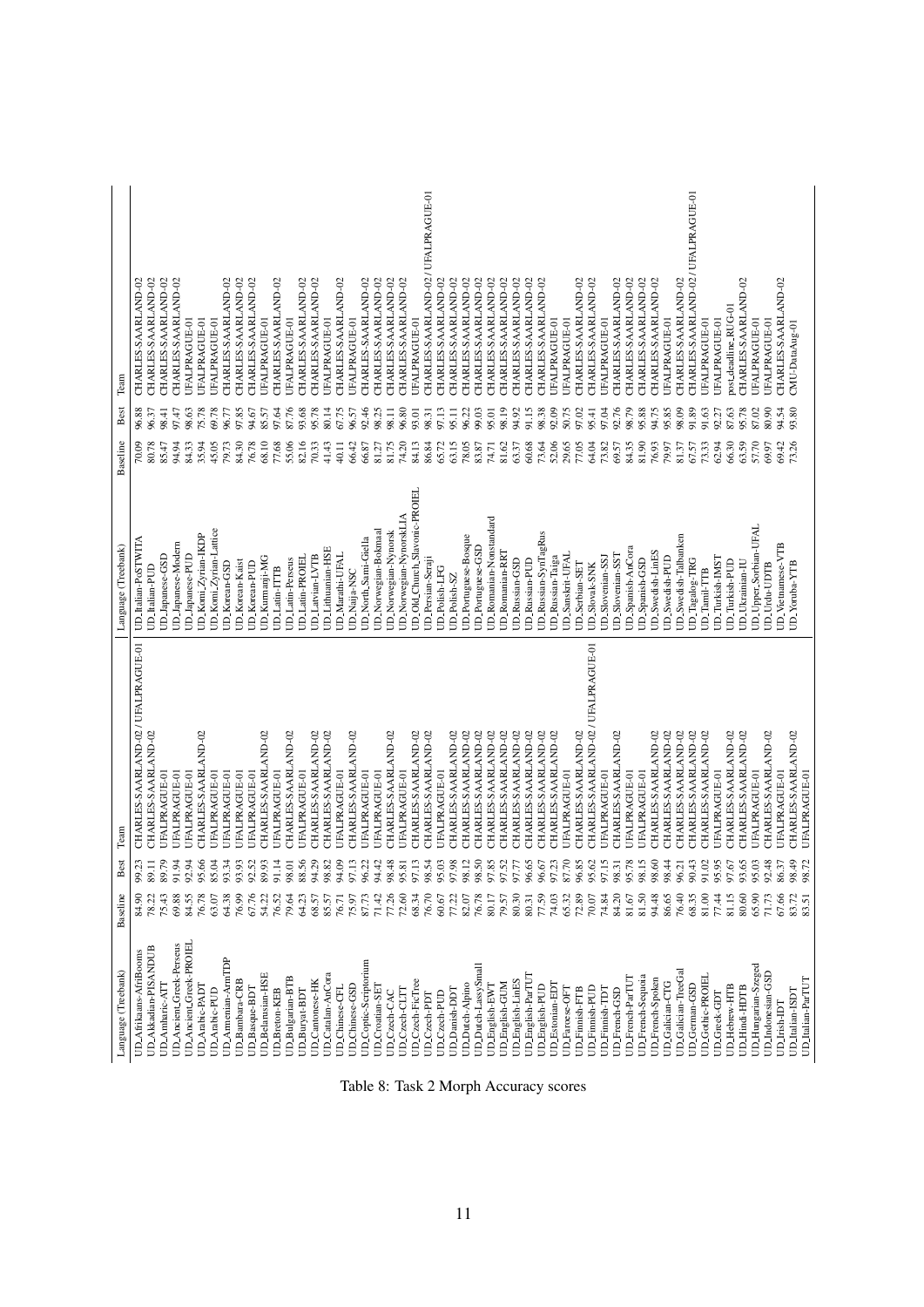| Language (Treebank)                      | Baseline       | Best           | Team                                        | Language (Treebank)                   | Baseline       | Best           | Team                                       |
|------------------------------------------|----------------|----------------|---------------------------------------------|---------------------------------------|----------------|----------------|--------------------------------------------|
| UD_Afrikaans-AfriBooms                   | 92.87          | 99.40          | <b>UFALPRAGUE-01</b>                        | UD_Italian-PoSTWITA                   | 87.98          | 97.90          | CHARLES-SAARLAND-02                        |
| UD_Akkadian-PISANDUB                     | 80.41          | 89.06          | CHARLES-SAARLAND-02                         | UD_Italian-PUD                        | 92.24          | 98.42          | CHARLES-SAARLAND-02                        |
| UD_Amharic-ATT                           | 87.57          | 93.15          | UFALPRAGUE-01                               | UDJapanese-GSD                        | 90.64          | 98.21          | CHARLES-SAARLAND-02                        |
| UD_Ancient_Greek-Perseus                 | 88.97          | 96.72          | UFALPRAGUE-01                               | UDJapanese-Modern                     | 95.64          | 97.50          | CHARLES-SAARLAND-02                        |
| UD_Ancient_Greek-PROIEI                  | 93.55          | 97.88          | JFALPRAGUE-01                               | UD_Japanese-PUD                       | 89.64          | 98.49          | UFALPRAGUE-01                              |
| UD_Arabic-PADT                           | 91.82          | 97.65          | CHARLES-SAARLAND-02                         | UD_Komi_Zyrian-IKDP                   | 59.52          | 82.99          | UFALPRAGUE-01                              |
| <b>UD_Arabic-PUD</b>                     | 86.35          | 94.66          | RUG-01                                      | JD_Komi_Zyrian-Lattice                | 74.12          | 82.99          | RUG-01 / RUG-02                            |
| UD_Amenian-AmTDP                         | 86.74          | 96.66          | CHARLES-SAARLAND-02                         | UD_Korean-GSD                         | 85.90          | 96.27          | CHARLES-SAARLAND-02                        |
| <b>JD_Bambara-CRB</b>                    | 88.94          | 95.55          | UFALPRAGUE-01                               | UD_Korean-Kaist                       | 89.45          | 97.58          | CHARLES-SAARLAND-02                        |
| UD_Basque-BDT                            | 87.54          | 96.30          | CHARLES-SAARLAND-02                         | <b>UD_Korean-PUD</b>                  | 88.15          | 96.76          | CHARLES-SAARLAND-02                        |
| <b>UD_Belarusian-HSE</b>                 | 78.80          | 95.68          | CHARLES-SAARLAND-02                         | UD_Kurmanji-MG                        | 86.54          | 91.28          | UFALPRAGUE-01                              |
| <b>UD</b> Breton-KEB                     | 88.34          | 93.79          | UFALPRAGUE-01                               | <b>UD</b> Latin-ITTB                  | 93.12          | 98.96          | CHARLES-SAARLAND-02                        |
| UD_Bulgarian-BTB                         | 93.85          | 99.18          | CHARLES-SAARLAND-02                         | UD <sub>Latin-Perseus</sub>           | 78.91          | 94.65          | <b>UFALPRAGUE-01</b>                       |
| UD_Buryat-BDT                            | 80.94          | 90.50          | UFALPRAGUE-01                               | UD_Latin-PROIEL                       | 91.42          | 97.87          | CHARLES-SAARLAND-02                        |
| UD_Cantonese-HK                          | 76.80          | 92.83          | CHARLES-SAARLAND-02                         | UD_Latvian-LVTB                       | 89.55          | 98.04          | CHARLES-SAARLAND-02                        |
| UD_Catalan-AnCora                        | 95.73          | 99.45          | CHARLES-SAARLAND-02                         | UD_Lithuanian-HSE                     | 67.39          | 87.97          | CHARLES-SAARLAND-02                        |
| UD_Chinese-CFL                           | 82.05          | 93.21          | <b>UFALPRAGUE-01</b>                        | UD_Marathi-UFAL                       | 69.71          | 80.19          | CHARLES-SAARLAND-02                        |
| UD_Chinese-GSD                           | 83.79          | 97.04          | CHARLES-SAARLAND-02                         | <b>UD_Naija-NSC</b>                   | 76.73          | 95.47          | UFALPRAGUE-01                              |
| UD_Coptic-Scriptorium                    | 93.56          | 97.17          | UFALPRAGUE-01                               | UD_North_Sami-Giella                  | 85.45          | 95.33          | CHARLES-SAARLAND-02                        |
| UD_Croatian-SET                          | 90.39          | 97.82          | CHARLES-SAARLAND-02                         | UD_Norwegian-Bokmaal                  | 93.17          | 99.02          | CHARLES-SAARLAND-02                        |
| UD_Czech-CAC                             | 93.94          | 99.48          | CHARLES-SAARLAND-02                         | UD_Norwegian-Nynorsk                  | 92.85          | 98.97          | CHARLES-SAARLAND-02                        |
| UD_Czech-CLTT                            | 92.61          | 98.32          | <b>UFALPRAGUE-01</b>                        | UD_Norwegian-NynorskLIA               | 89.21          | 97.39          | CHARLES-SAARLAND-02                        |
| UD_Czech-FicTree                         | 90.32          | 98.90          | CHARLES-SAARLAND-02                         | UD_Old_Church_Slavonic-PROIEL         | 91.17          | 97.13          | UFALPRAGUE-01                              |
| UD Czech-PDT                             | 94.23          | 99.47          | CHARLES-SAARLAND-02                         | UD_Persian-Seraji                     | 93.76          | 98.68          | <b>UFALPRAGUE-01</b>                       |
| UD_Czech-PUD                             | 85.73          | 98.23          | UFALPRAGUE-01                               | UD_Polish-LFG                         | 88.73          | 98.86          | CHARLES-SAARLAND-02                        |
| UD_Danish-DDT                            | 90.19          | 98.68          | CHARLES-SAARLAND-02                         | JD_Polish-SZ                          | 86.24          | 98.11          | CHARLES-SAARLAND-02                        |
| UD_Dutch-Alpino                          | 91.25          | 98.62          | CHARLES-SAARLAND-02                         | UD_Portuguese-Bosque                  | 92.36          | 98.26          | CHARLES-SAARLAND-02                        |
| UD_Dutch-LassySmall                      | 87.97          | 98.83          | CHARLES-SAARLAND-02                         | UD_Portuguese-GSD                     | 91.73          | 99.10          | CHARLES-SAARLAND-02                        |
| <b>UD</b> English-EWT                    | 90.91          | 98.52          | CHARLES-SAARLAND-02                         | JD_Romanian-Nonstandard               | 91.70          | 97.65          | CHARLES-SAARLAND-02                        |
| UD_English-GUM                           | 89.81          | 98.11          | CHARLES-SAARLAND-02                         | <b>JD_Romanian-RRT</b>                | 93.88          | 98.89          | CHARLES-SAARLAND-02                        |
| UD English-LinES                         | 90.58          | 98.30          | CHARLES-SAARLAND-02                         | <b>UD_Russian-GSD</b>                 | 87.49          | 97.95          | CHARLES-SAARLAND-02                        |
| UD English-ParTUT                        | 89.46          | 97.35          | CHARLES-SAARLAND-02                         | JD_Russian-PUD                        | 84.31          | 96.27          | CHARLES-SAARLAND-02                        |
| UD_English-PUD                           | 87.70          | 97.58          | CHARLES-SAARLAND-02                         | <b>JD_Russian-SynTagRus</b>           | 92.73          | 99.23          | CHARLES-SAARLAND-02                        |
| <b>UD_Estonian-EDT</b>                   | 91.52          | 98.69          | CHARLES-SAARLAND-02                         | <b>JD_Russian-Taiga</b>               | 76.77          | 95.56          | UFALPRAGUE-01                              |
| UD_Faroese-OFT                           | 85.73          | 93.98          | UFALPRAGUE-01                               | <b>UD_Sanskrit-UFAI</b>               | 57.80          | 69.63          | RUG-01 / RUG-02                            |
| <b>UD</b> Finnish-FTB                    | 89.08          | 98.38          | CHARLES-SAARLAND-02                         | UD_Serbian-SET                        | 91.75          | 98.64          | CHARLES-SAARLAND-02                        |
| UD_Finnish-PUD                           | 87.77          | 97.98          | CHARLES-SAARLAND-02                         | JD_Slovak-SNK                         | 88.04          | 98.24          | CHARLES-SAARLAND-02                        |
| UD_Finnish-TDT                           | 90.66          | 98.54          | CHARLES-SAARLAND-02                         | UD_Slovenian-SSJ                      | 90.12          | 98.80          | CHARLES-SAARLAND-02                        |
| UD_French-ParTUT<br><b>UD</b> French-GSD | 94.63<br>92.19 | 97.97<br>99.07 | CHARLES-SAARLAND-02<br><b>UFALPRAGUE-01</b> | UD_Spanish-AnCora<br>UD_Slovenian-SST | 82.28<br>95.35 | 96.20<br>99.40 | CHARLES-SAARLAND-02<br>CHARLES-SAARLAND-02 |
| UD French-Sequoia                        | 93.04          | 99.11          | <b>UFALPRAGUE-01</b>                        | UD_Spanish-GSD                        | 93.95          | 98.08          | CHARLES-SAARLAND-02                        |
| <b>UD</b> French-Spoken                  | 94.80          | 98.65          | CHARLES-SAARLAND-02                         | <b>UD_Swedish-LinES</b>               | 89.99          | 97.67          | CHARLES-SAARLAND-02                        |
| UD_Galician-CTG                          | 91.35          | 98.29          | CHARLES-SAARLAND-02                         | UD_Swedish-PUD                        | 90.49          | 97.40          | <b>UFALPRAGUE-01</b>                       |
| UD_Galician-TreeGal                      | 89.33          | 97.88          | CHARLES-SAARLAND-02                         | UD_Swedish-Talbanken                  | 92.65          | 99.05          | CHARLES-SAARLAND-02                        |
| UD_German-GSD                            | 88.91          | 95.90          | CHARLES-SAARLAND-02                         | JD_Tagalog-TRG                        | 87.07          | 95.04          | CHARLES-SAARLAND-02 / UFALPRAGUE-01        |
| UD_Gothic-PROIEI                         | 90.02          | 96.64          | CHARLES-SAARLAND-02                         | <b>UD_Tamil-TTB</b>                   | 89.22          | 96.00          | UFALPRAGUE-01                              |
| <b>UD_Greek-GDT</b>                      | 93.45          | 98.37          | <b>UFALPRAGUE-01</b>                        | UD_Turkish-IMST                       | 86.10          | 96.30          | UFALPRAGUE-01                              |
| <b>UD_Hebrew-HTB</b>                     | 91.79          | 98.47          | CHARLES-SAARLAND-02                         | UD_Turkish-PUD                        | 87.62          | 94.96          | post_deadline_RUG-01                       |
| <b>UD_Hindi-HDTB</b>                     | 93.92          | 98.04          | CHARLES-SAARLAND-02                         | UD_Ukrainian-IU                       | 86.81          | 98.10          | CHARLES-SAARLAND-02                        |
| UD_Hungarian-Szeged                      | 87.62          | 98.25          | UFALPRAGUE-01                               | UD <sub>-Upper-Sorbian-UFAL</sub>     | 81.04          | 93.51          | UFALPRAGUE-01                              |
| UD_Indonesian-GSD                        | 86.12          | 95.16          | CHARLES-SAARLAND-02                         | UD_Urdu-UDTB                          | 89.46          | 93.45          | CHARLES-SAARLAND-02                        |
| UD_Irish-IDT                             | 81.58          | 91.46          | UFALPRAGUE-01                               | UD Vietnamese-VTB                     | 78.00          | 94.02          | CHARLES-SAARLAND-02                        |
| UD_Italian-ISDT                          | 94.46          | 99.19          | CHARLES-SAARLAND-02                         | UD_Yoruba-YTB                         | 85.47          | 94.19          | CMU-DataAug-01                             |
| UD_Italian-ParTUT                        | 93.88          | 99.21          | UFALPRAGUE-01                               |                                       |                |                |                                            |

Table 9: Task 2 Morph F1 scores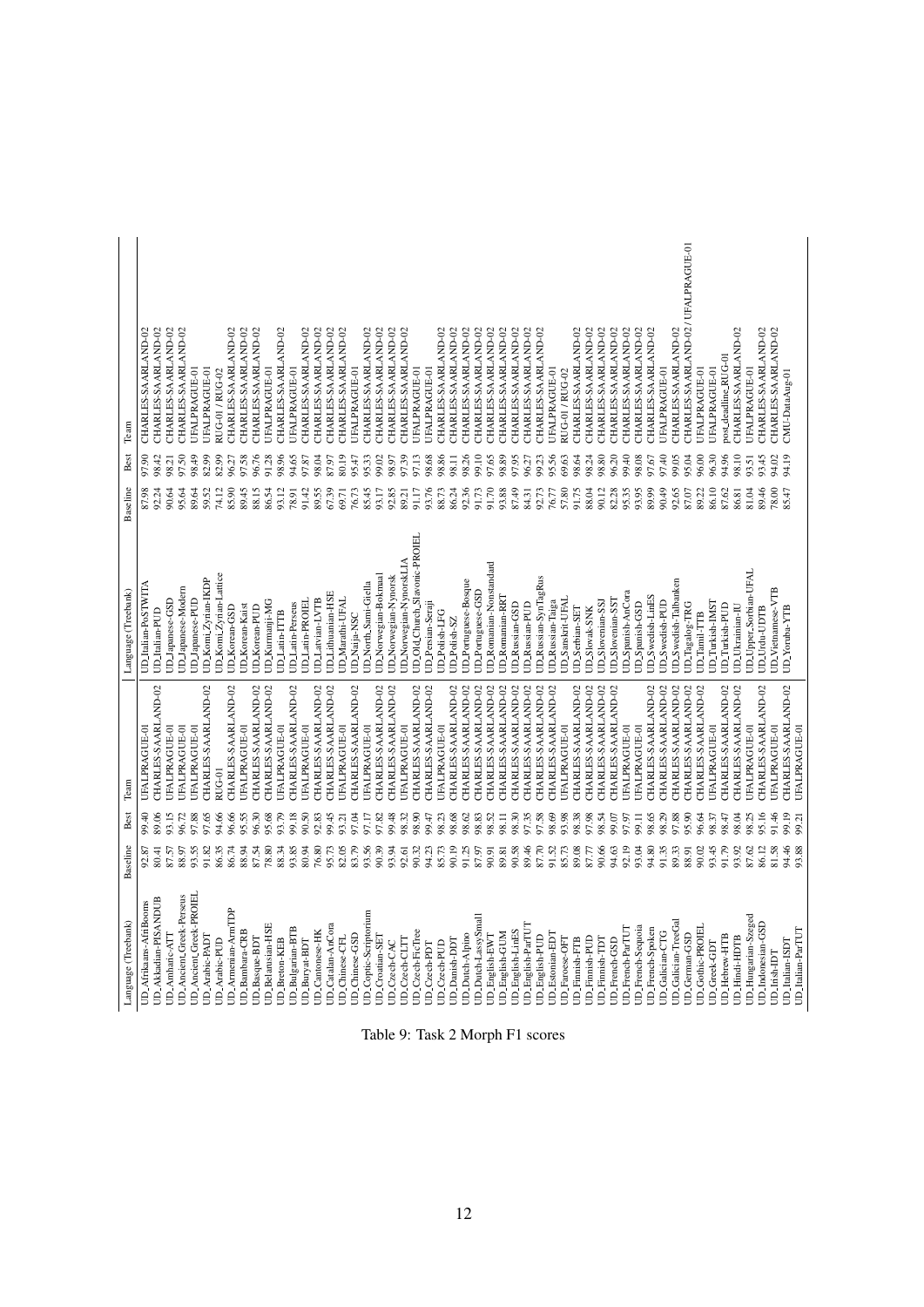ent languages, in particular those with idiosyncratic orthographies, may offer new challenges in this re-spect.<sup>[7](#page-12-5)</sup>

Only one team tried to learn inflection in a multilingual setting—i.e. to use all training data to train one model. Such transfer learning is an interesting avenue of future research, but evaluation could be difficult. Whether any cross-language transfer is actually being learned vs. whether having more data better biases the networks to copy strings is an evaluation step to disentangle.<sup>[8](#page-12-6)</sup>

Creating new data sets that accurately reflect learner exposure (whether L1 or L2) is also an important consideration in the design of future shared tasks. One pertinent facet of this is information about inflectional categories—often the inflectional information is insufficiently prescribed by the lemma, as with the Romanian verbal inflection classes or nominal gender in German.

As we move toward multilingual models for morphology, it becomes important to understand which representations are critical or irrelevant for adapting to new languages; this may be probed in the style of [\(Thompson et al.,](#page-14-4) [2018\)](#page-14-4), and it can be used as a first step toward designing systems that avoid "catastrophic forgetting" as they learn to inflect new languages [\(Thompson et al.,](#page-14-5) [2019\)](#page-14-5).

Future directions for Task 2 include exploring cross-lingual analysis—in stride with both Task 1 and [Malaviya et al.](#page-13-12) [\(2018\)](#page-13-12)—and leveraging these analyses in downstream tasks.

# 7 Conclusions

The SIGMORPHON 2019 shared task provided a type-level evaluation on 100 language pairs in 79 languages and a token-level evaluation on 107 treebanks in 66 languages, of systems for inflection and analysis. On task 1 (low-resource inflection with cross-lingual transfer), 14 systems were submitted, while on task 2 (lemmatization and morphological feature analysis), 16 systems were submitted. All used neural network models, completing a trend in past years' shared tasks and other recent work on morphology.

In task 1, gains from cross-lingual training were generally modest, with gains positively correlating with the linguistic similarity of the two languages.

In the second task, several methods were implemented by multiple groups, with the most successful systems implementing variations of multiheaded attention, multi-level encoding, multiple decoders, and ELMo and BERT contextual embeddings.

We have released the training, development, and test sets, and expect these datasets to provide a useful benchmark for future research into learning of inflectional morphology and string-to-string transduction.

## Acknowledgments

MS has received funding from the European Research Council (ERC) under the European Union's Horizon 2020 research and innovation programme (grant agreement No 771113).

## **References**

- <span id="page-12-3"></span>Željko Agić and Natalie Schluter. 2017. [How \(not\) to](https://doi.org/10.18653/v1/P17-2107) [train a dependency parser: The curious case of jack](https://doi.org/10.18653/v1/P17-2107)[knifing part-of-speech taggers.](https://doi.org/10.18653/v1/P17-2107) In *Proceedings of the 55th Annual Meeting of the Association for Computational Linguistics (Volume 2: Short Papers)*, pages 679–684, Vancouver, Canada. Association for Computational Linguistics.
- <span id="page-12-1"></span>Inaki Alegria, Izaskun Etxeberria, Mans Hulden, and Montserrat Maritxalar. 2009. Porting Basque morphological grammars to *foma*, an open-source tool. In *International Workshop on Finite-State Methods and Natural Language Processing*, pages 105–113. Springer.
- <span id="page-12-4"></span>Toms Bergmanis and Sharon Goldwater. 2018. [Con](https://doi.org/10.18653/v1/N18-1126)[text sensitive neural lemmatization with Lematus.](https://doi.org/10.18653/v1/N18-1126) In *Proceedings of the 2018 Conference of the North American Chapter of the Association for Computational Linguistics: Human Language Technologies, Volume 1 (Long Papers)*, pages 1391–1400, New Orleans, Louisiana. Association for Computational Linguistics.
- <span id="page-12-0"></span>Ryan Cotterell, Christo Kirov, John Sylak-Glassman, Géraldine Walther, Ekaterina Vylomova, Arya D. McCarthy, Katharina Kann, Sabrina J. Mielke, Garrett Nicolai, Miikka Silfverberg, David Yarowsky, Jason Eisner, and Mans Hulden. 2018. [The CoNLL–](https://www.aclweb.org/anthology/K18-3001) [SIGMORPHON 2018 shared task: Universal mor](https://www.aclweb.org/anthology/K18-3001)[phological reinflection.](https://www.aclweb.org/anthology/K18-3001) In *Proceedings of the CoNLL–SIGMORPHON 2018 Shared Task: Universal Morphological Reinflection*, pages 1–27, Brussels. Association for Computational Linguistics.
- <span id="page-12-2"></span>Ryan Cotterell, Christo Kirov, John Sylak-Glassman, Geraldine Walther, Ekaterina Vylomova, Patrick Xia, Manaal Faruqui, Sandra Kübler, David Yarowsky, Jason Eisner, and Mans Hulden. 2017.

<span id="page-12-5"></span> $7$ Although some work suggests that working with IPA or phonological distinctive features in this context yields very similar results to working with graphemes [\(Wiemerslage et al.,](#page-15-5) [2018\)](#page-15-5).

<span id="page-12-6"></span> ${}^{8}$ This has been addressed by [Jin and Kann](#page-13-13) [\(2017\)](#page-13-13).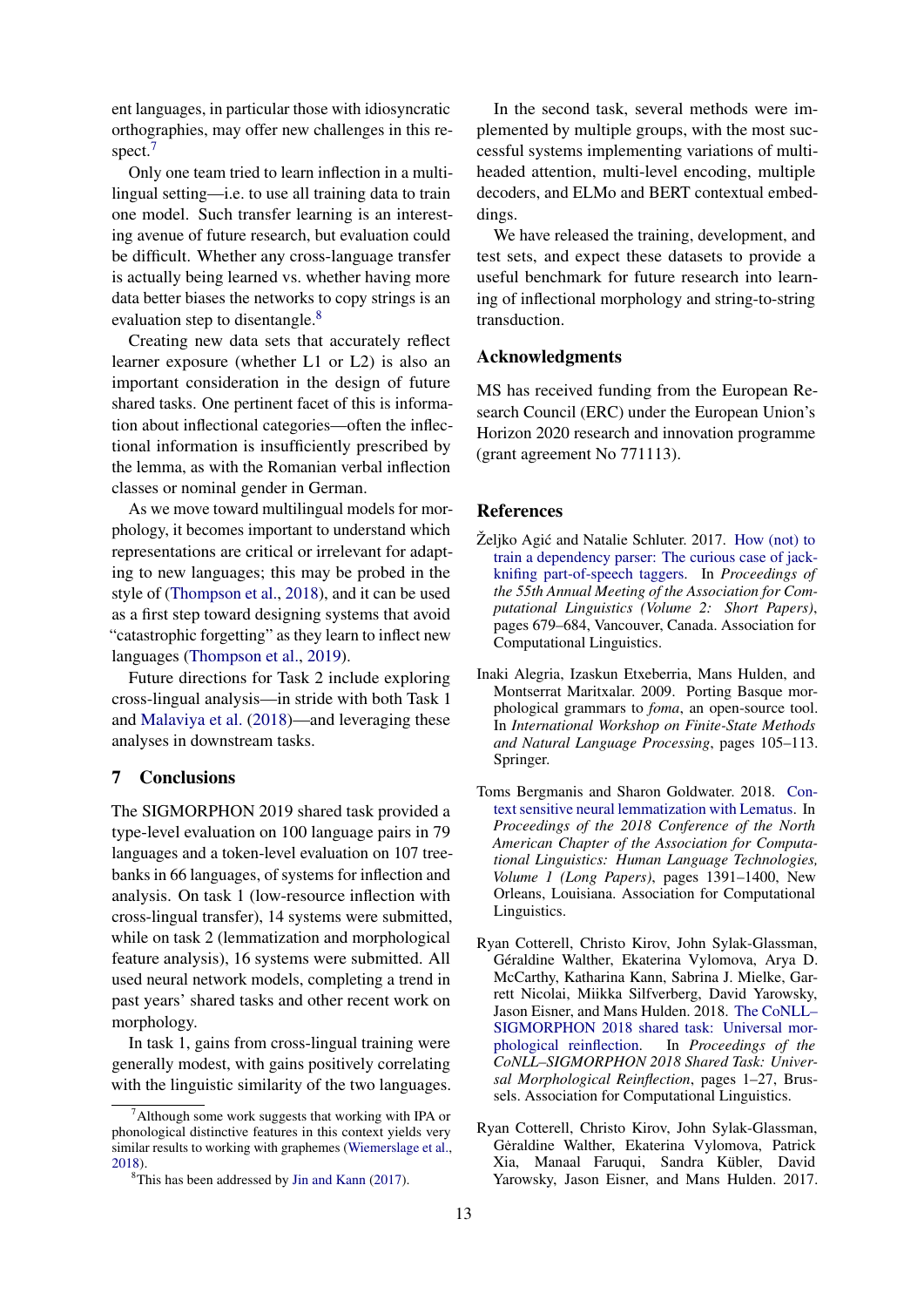CoNLL-SIGMORPHON 2017 shared task: Universal morphological reinflection in 52 languages. *Proceedings of the CoNLL SIGMORPHON 2017 Shared Task: Universal Morphological Reinflection*, pages 1–30.

- <span id="page-13-9"></span>Jacob Devlin, Ming-Wei Chang, Kenton Lee, and Kristina Toutanova. 2019. [BERT: Pre-training of](https://www.aclweb.org/anthology/N19-1423) [deep bidirectional transformers for language under](https://www.aclweb.org/anthology/N19-1423)[standing.](https://www.aclweb.org/anthology/N19-1423) In *Proceedings of the 2019 Conference of the North American Chapter of the Association for Computational Linguistics: Human Language Technologies, Volume 1 (Long and Short Papers)*, pages 4171–4186, Minneapolis, Minnesota. Association for Computational Linguistics.
- <span id="page-13-10"></span>Daniela Gerz, Ivan Vulic, Edoardo Ponti, Jason Narad- ´ owsky, Roi Reichart, and Anna Korhonen. 2018. [Language modeling for morphologically rich lan](https://doi.org/10.1162/tacl_a_00032)[guages: Character-aware modeling for word-level](https://doi.org/10.1162/tacl_a_00032) [prediction.](https://doi.org/10.1162/tacl_a_00032) *Transactions of the Association for Computational Linguistics*, 6:451–465.
- <span id="page-13-13"></span>Huiming Jin and Katharina Kann. 2017. [Exploring](https://doi.org/10.18653/v1/W17-4110) [cross-lingual transfer of morphological knowledge](https://doi.org/10.18653/v1/W17-4110) [in sequence-to-sequence models.](https://doi.org/10.18653/v1/W17-4110) In *Proceedings of the First Workshop on Subword and Character Level Models in NLP*, pages 70–75, Copenhagen, Denmark. Association for Computational Linguistics.
- <span id="page-13-8"></span>Katharina Kann and Hinrich Schütze. 2016. [MED: The](https://doi.org/10.18653/v1/W16-2010) [LMU system for the SIGMORPHON 2016 shared](https://doi.org/10.18653/v1/W16-2010) [task on morphological reinflection.](https://doi.org/10.18653/v1/W16-2010) In *Proceedings of the 14th SIGMORPHON Workshop on Computational Research in Phonetics, Phonology, and Morphology*, pages 62–70, Berlin, Germany. Association for Computational Linguistics.
- <span id="page-13-0"></span>Aleksandr E. Kibrik. 1998. Archi. In Andrew Spencer and Arnold M. Zwicky, editors, *The Handbook of Morphology*, pages 455–476. Oxford: Blackwell Publishers.
- <span id="page-13-1"></span>Christo Kirov, Ryan Cotterell, John Sylak-Glassman, Géraldine Walther, Ekaterina Vylomova, Patrick Xia, Manaal Faruqui, Sabrina J. Mielke, Arya D. McCarthy, Sandra Kübler, David Yarowsky, Jason Eisner, and Mans Hulden. 2018. [UniMorph 2.0:](https://www.aclweb.org/anthology/L18-1293) [Universal Morphology.](https://www.aclweb.org/anthology/L18-1293) In *Proceedings of the 11th Language Resources and Evaluation Conference*, Miyazaki, Japan. European Language Resource Association.
- <span id="page-13-5"></span>Thang Luong, Hieu Pham, and Christopher D. Manning. 2015. [Effective approaches to attention-based](https://doi.org/10.18653/v1/D15-1166) [neural machine translation.](https://doi.org/10.18653/v1/D15-1166) In *Proceedings of the 2015 Conference on Empirical Methods in Natural Language Processing*, pages 1412–1421, Lisbon, Portugal. Association for Computational Linguistics.
- <span id="page-13-12"></span>Chaitanya Malaviya, Matthew R. Gormley, and Graham Neubig. 2018. [Neural factor graph models for](https://www.aclweb.org/anthology/P18-1247) [cross-lingual morphological tagging.](https://www.aclweb.org/anthology/P18-1247) In *Proceedings of the 56th Annual Meeting of the Association*

*for Computational Linguistics (Volume 1: Long Papers)*, pages 2653–2663, Melbourne, Australia. Association for Computational Linguistics.

- <span id="page-13-7"></span>Chaitanya Malaviya, Shijie Wu, and Ryan Cotterell. 2019. [A simple joint model for improved contextual](https://www.aclweb.org/anthology/N19-1155) [neural lemmatization.](https://www.aclweb.org/anthology/N19-1155) In *Proceedings of the 2019 Conference of the North American Chapter of the Association for Computational Linguistics: Human Language Technologies, Volume 1 (Long and Short Papers)*, pages 1517–1528, Minneapolis, Minnesota. Association for Computational Linguistics.
- <span id="page-13-2"></span>John Mansfield. 2019. *Murrinhpatha morphology and phonology*, volume 653. Walter de Gruyter GmbH & Co KG.
- <span id="page-13-4"></span>Arya D. McCarthy, Miikka Silfverberg, Ryan Cotterell, Mans Hulden, and David Yarowsky. 2018. [Marrying](https://www.aclweb.org/anthology/W18-6011) [Universal Dependencies and Universal Morphology.](https://www.aclweb.org/anthology/W18-6011) In *Proceedings of the Second Workshop on Universal Dependencies (UDW 2018)*, pages 91–101, Brussels, Belgium. Association for Computational Linguistics.
- <span id="page-13-6"></span>Thomas Müller, Ryan Cotterell, Alexander Fraser, and Hinrich Schütze. 2015. [Joint lemmatization and](https://doi.org/10.18653/v1/D15-1272) [morphological tagging with L](https://doi.org/10.18653/v1/D15-1272)EMMING. In *Proceedings of the 2015 Conference on Empirical Methods in Natural Language Processing*, pages 2268– 2274, Lisbon, Portugal. Association for Computational Linguistics.
- <span id="page-13-11"></span>Graham Neubig and Junjie Hu. 2018. [Rapid adapta](https://www.aclweb.org/anthology/D18-1103)[tion of neural machine translation to new languages.](https://www.aclweb.org/anthology/D18-1103) In *Proceedings of the 2018 Conference on Empirical Methods in Natural Language Processing*, pages 875–880, Brussels, Belgium. Association for Computational Linguistics.
- <span id="page-13-3"></span>Joakim Nivre, Mitchell Abrams, Željko Agić, Lars Ahrenberg, Lene Antonsen, Katya Aplonova, Maria Jesus Aranzabe, Gashaw Arutie, Masayuki Asahara, Luma Ateyah, Mohammed Attia, Aitziber Atutxa, Liesbeth Augustinus, Elena Badmaeva, Miguel Ballesteros, Esha Banerjee, Sebastian Bank, Verginica Barbu Mititelu, Victoria Basmov, John Bauer, Sandra Bellato, Kepa Bengoetxea, Yevgeni Berzak, Irshad Ahmad Bhat, Riyaz Ahmad Bhat, Erica Biagetti, Eckhard Bick, Rogier Blokland, Victoria Bobicev, Carl Börstell, Cristina Bosco, Gosse Bouma, Sam Bowman, Adriane Boyd, Aljoscha Burchardt, Marie Candito, Bernard Caron, Gauthier Caron, Gülşen Cebiroğlu Eryiğit, Flavio Massimiliano Cecchini, Giuseppe G. A. Celano, Slavomír Čéplö, Savas Cetin, Fabricio Chalub, Jinho Choi, Yongseok Cho, Jayeol Chun, Silvie Cinková, Aurélie Collomb, Çağrı Çöltekin, Miriam Connor, Marine Courtin, Elizabeth Davidson, Marie-Catherine de Marneffe, Valeria de Paiva, Arantza Diaz de Ilarraza, Carly Dickerson, Peter Dirix, Kaja Dobrovoljc, Timothy Dozat, Kira Droganova, Puneet Dwivedi, Marhaba Eli, Ali Elkahky, Binyam Ephrem, Tomaž Erjavec, Aline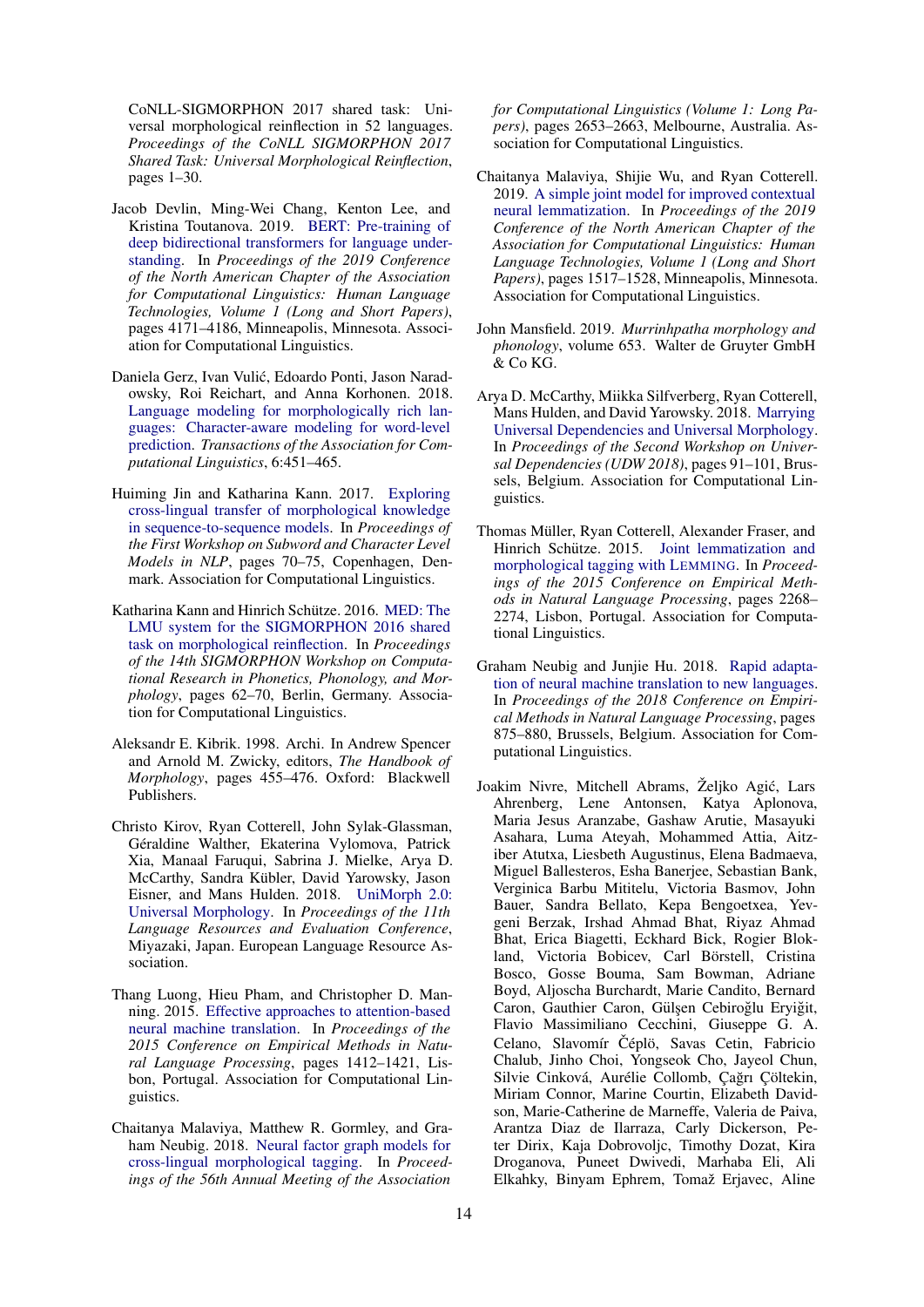Etienne, Richárd Farkas, Hector Fernandez Alcalde, Jennifer Foster, Cláudia Freitas, Katarína Gajdošová, Daniel Galbraith, Marcos Garcia, Moa Gärdenfors, Sebastian Garza, Kim Gerdes, Filip Ginter, Iakes Goenaga, Koldo Gojenola, Memduh Gökırmak, Yoav Goldberg, Xavier Gómez Guinovart, Berta Gonzáles Saavedra, Matias Grioni, Normunds Grūzītis, Bruno Guillaume, Céline Guillot-Barbance, Nizar Habash, Jan Hajič, Jan Hajič jr., Linh Hà Mỹ, Na-Rae Han, Kim Harris, Dag Haug, Barbora Hladká, Jaroslava Hlaváčová, Florinel Hociung, Petter Hohle, Jena Hwang, Radu Ion, Elena Irimia, Olájídé Ishola, Tomáš Jelínek, Anders Johannsen, Fredrik Jørgensen, Hüner Kaşıkara, Sylvain Kahane, Hiroshi Kanayama, Jenna Kanerva, Boris Katz, Tolga Kayadelen, Jessica Kenney, Václava Kettnerová, Jesse Kirchner, Kamil Kopacewicz, Natalia Kotsyba, Simon Krek, Sookyoung Kwak, Veronika Laippala, Lorenzo Lambertino, Lucia Lam, Tatiana Lando, Septina Dian Larasati, Alexei Lavrentiev, John Lee, Phuong Lê H`ông, Alessandro Lenci, Saran Lertpradit, Herman Leung, Cheuk Ying Li, Josie Li, Keying Li, KyungTae Lim, Nikola Ljubešić, Olga Loginova, Olga Lyashevskaya, Teresa Lynn, Vivien Macketanz, Aibek Makazhanov, Michael Mandl, Christopher Manning, Ruli Manurung, Cătălina Mărănduc, David Mareček, Katrin Marheinecke, Héctor Martínez Alonso, André Martins, Jan Mašek, Yuji Matsumoto, Ryan McDonald, Gustavo Mendonça, Niko Miekka, Margarita Misirpashayeva, Anna Missilä, Cătălin Mititelu, Yusuke Miyao, Simonetta Montemagni, Amir More, Laura Moreno Romero, Keiko Sophie Mori, Shinsuke Mori, Bjartur Mortensen, Bohdan Moskalevskyi, Kadri Muischnek, Yugo Murawaki, Kaili Müürisep, Pinkey Nainwani, Juan Ignacio Navarro Horñiacek, Anna Nedoluzhko, Gunta Nešpore-Bērzkalne, Luong Nguy~ên Thị, Huy`ên Nguy~ên Thị Minh, Vitaly Nikolaev, Rattima Nitisaroj, Hanna Nurmi, Stina Ojala, Adédayo Olúòkun, Mai Omura, Petya Osenova, Robert Östling, Lilja Øvrelid, Niko Partanen, Elena Pascual, Marco Passarotti, Agnieszka Patejuk, Guilherme Paulino-Passos, Siyao Peng, Cenel-Augusto Perez, Guy Perrier, Slav Petrov, Jussi Piitulainen, Emily Pitler, Barbara Plank, Thierry Poibeau, Martin Popel, Lauma Pretkalnina, Sophie Prévost, Prokopis Prokopidis, Adam Przepiórkowski, Tiina Puolakainen, Sampo Pyysalo, Andriela Rääbis, Alexandre Rademaker, Loganathan Ramasamy, Taraka Rama, Carlos Ramisch, Vinit Ravishankar, Livy Real, Siva Reddy, Georg Rehm, Michael Rießler, Larissa Rinaldi, Laura Rituma, Luisa Rocha, Mykhailo Romanenko, Rudolf Rosa, Davide Rovati, Valentin Rosca, Olga Rudina, Jack Rueter, Shoval Sadde, Benoît Sagot, Shadi Saleh, Tanja Samardžić, Stephanie Samson, Manuela Sanguinetti, Baiba Saulīte, Yanin Sawanakunanon, Nathan Schneider, Sebastian Schuster, Djame Seddah, Wolf- ´ gang Seeker, Mojgan Seraji, Mo Shen, Atsuko Shimada, Muh Shohibussirri, Dmitry Sichinava, Natalia Silveira, Maria Simi, Radu Simionescu, Katalin Simkó, Mária Šimková, Kiril Simov, Aaron Smith,

Isabela Soares-Bastos, Carolyn Spadine, Antonio Stella, Milan Straka, Jana Strnadová, Alane Suhr, Umut Sulubacak, Zsolt Szántó, Dima Taji, Yuta Takahashi, Takaaki Tanaka, Isabelle Tellier, Trond Trosterud, Anna Trukhina, Reut Tsarfaty, Francis Tyers, Sumire Uematsu, Zdeňka Urešová, Larraitz Uria, Hans Uszkoreit, Sowmya Vajjala, Daniel van Niekerk, Gertjan van Noord, Viktor Varga, Eric Villemonte de la Clergerie, Veronika Vincze, Lars Wallin, Jing Xian Wang, Jonathan North Washington, Seyi Williams, Mats Wirén, Tsegay Woldemariam, Tak-sum Wong, Chunxiao Yan, Marat M. Yavrumyan, Zhuoran Yu, Zdeněk Žabokrtský, Amir Zeldes, Daniel Zeman, Manying Zhang, and Hanzhi Zhu. 2018. [Universal dependencies 2.3.](http://hdl.handle.net/11234/1-2895) LIN-DAT/CLARIN digital library at the Institute of Formal and Applied Linguistics (ÚFAL), Faculty of Mathematics and Physics, Charles University.

- <span id="page-14-3"></span>Edoardo Maria Ponti, Helen O'Horan, Yevgeni Berzak, Ivan Vulic, Roi Reichart, Thierry Poibeau, Ekaterina Shutova, and Anna Korhonen. 2018. [Modeling lan](http://arxiv.org/abs/1807.00914)[guage variation and universals: A survey on typo](http://arxiv.org/abs/1807.00914)[logical linguistics for natural language processing.](http://arxiv.org/abs/1807.00914) *CoRR*, abs/1807.00914.
- <span id="page-14-1"></span>John Sylak-Glassman, Christo Kirov, Matt Post, Roger Que, and David Yarowsky. 2015a. [A universal](https://link.springer.com/chapter/10.1007/978-3-319-23980-4_5) [feature schema for rich morphological annotation](https://link.springer.com/chapter/10.1007/978-3-319-23980-4_5) [and fine-grained cross-lingual part-of-speech tag](https://link.springer.com/chapter/10.1007/978-3-319-23980-4_5)[ging.](https://link.springer.com/chapter/10.1007/978-3-319-23980-4_5) In Cerstin Mahlow and Michael Piotrowski, editors, *Proceedings of the 4th Workshop on Systems and Frameworks for Computational Morphology (SFCM)*, Communications in Computer and Information Science, pages 72–93. Springer, Berlin.
- <span id="page-14-2"></span>John Sylak-Glassman, Christo Kirov, David Yarowsky, and Roger Que. 2015b. [A language-independent](http://www.aclweb.org/anthology/P15-2111) [feature schema for inflectional morphology.](http://www.aclweb.org/anthology/P15-2111) In *Proceedings of the 53rd Annual Meeting of the Association for Computational Linguistics and the 7th International Joint Conference on Natural Language Processing (Volume 2: Short Papers)*, pages 674– 680, Beijing, China. Association for Computational Linguistics.
- <span id="page-14-0"></span>Wilson L Taylor. 1953. "Cloze procedure": A new tool for measuring readability. *Journalism Bulletin*, 30(4):415–433.
- <span id="page-14-5"></span>Brian Thompson, Jeremy Gwinnup, Huda Khayrallah, Kevin Duh, and Philipp Koehn. 2019. [Overcoming](https://www.aclweb.org/anthology/N19-1209) [catastrophic forgetting during domain adaptation of](https://www.aclweb.org/anthology/N19-1209) [neural machine translation.](https://www.aclweb.org/anthology/N19-1209) In *Proceedings of the 2019 Conference of the North American Chapter of the Association for Computational Linguistics: Human Language Technologies, Volume 1 (Long and Short Papers)*, pages 2062–2068, Minneapolis, Minnesota. Association for Computational Linguistics.
- <span id="page-14-4"></span>Brian Thompson, Huda Khayrallah, Antonios Anastasopoulos, Arya D. McCarthy, Kevin Duh, Rebecca Marvin, Paul McNamee, Jeremy Gwinnup, Tim Anderson, and Philipp Koehn. 2018. [Freezing subnet](https://www.aclweb.org/anthology/W18-6313)[works to analyze domain adaptation in neural ma-](https://www.aclweb.org/anthology/W18-6313)